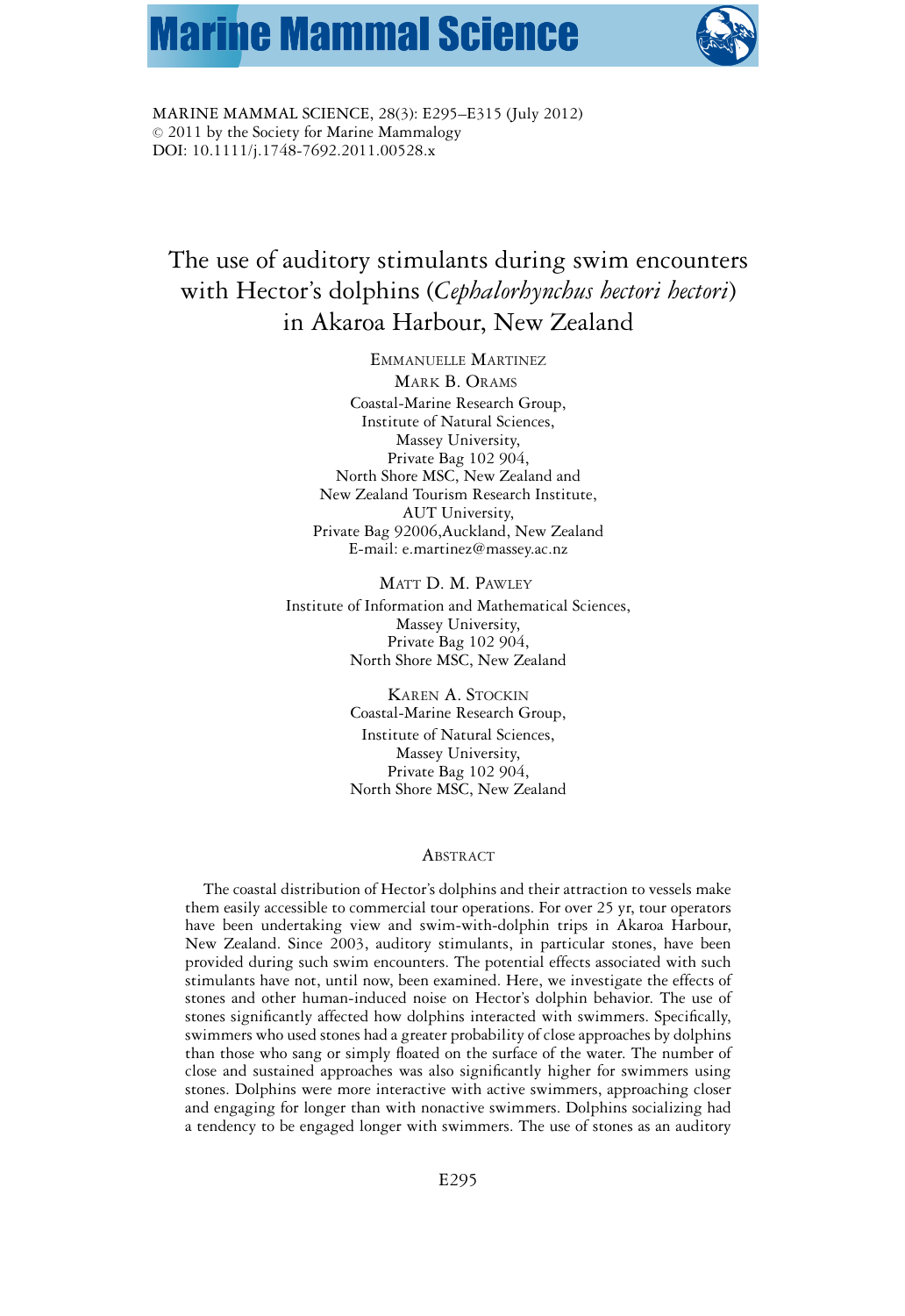stimulant to sustain or enhance interactions with dolphins by artificial means may not be in the best interest of an endangered species, which already faces a range of challenges due to human activity.

Key words: Hector's dolphin, *Cephalorhynchus hectori hectori*, swim-with-dolphin, tourism, auditory stimulants, management, Akaroa Harbour, New Zealand.

Marine mammal tourism is a large industry worth an approximated U.S.\$2.1 billion in total expenditures (O'Connor *et al*. 2009). On a global scale, the industry has grown at an average rate of 3.7% per annum between 1998 and 2008 (O'Connor *et al*. 2009). However, there is a growing body of evidence, both worldwide and within New Zealand, to suggest that both cetacean-watching and swimming activities are not benign, disturbing targeted animals in the short term (*e.g.*, Janik and Thompson 1996, Bejder*et al*. 1999, Constantine 2001, Nowacek *et al*. 2001, Samuels *et al.* 2003, Lusseau 2003, Constantine *et al.* 2004, Ribeiro *et al.* 2005, Bejder *et al*. 2006*a*, Richter *et al*. 2006, Miller *et al*. 2008, Stockin *et al*. 2008, Williams *et al*. 2009). Recently, research has linked short-term effects of tourism with long-term biological consequences on the viability and fitness of targeted species (*e.g.*, Bejder *et al*. 2006*b*). While published tourism impact studies within New Zealand have focused heavily on the bottlenose dolphin, *Tursiops truncatus* (*e.g.,* Constantine 2001, Lusseau 2003, Constantine*et al*. 2004, Lusseau *et al*. 2006); common dolphin, *Delphinus* sp. (*e.g.*, Constantine and Baker 1997, Neumann and Orams 2006, Stockin *et al*. 2008); dusky dolphin, *Lagenorhynchus obscurus* (Barr and Slooten 1999, Lundquist and Markowitz 2009); and the sperm whale, *Physeter macrocephalus* (Richter *et al*. 2006), considerably less emphasis has recently been placed on the South Island Hector's dolphin, *Cephalorhynchus hectori hectori*, herein referred to as Hector's dolphin (Bejder *et al.* 1999, Nichols *et al.* 2001). This is particularly the case off Banks Peninsula (Nichols *et al*. 2001) on the eastern coast of South Island, New Zealand (Fig. 1). This area has been identified as the main hot spot for this subpopulation (Clement 2005), with Hector's dolphins exhibiting high site fidelity (*e.g.*, Bräger *et al.* 2002, Stone *et al.* 2005, Rayment *et al*. 2009). Akaroa Harbour (43.81◦S, 172.97◦E) is an important part of the home range for a large number of individual Hector's dolphin found around Banks Peninsula (Bräger et al. 2002, Rayment et al. 2009), particularly during the austral summer season. This coastal distribution (*e.g.,* Baker 1983, Dawson and Slooten 1988, Bräger et al. 2002, Clement 2005, Rayment et al. 2009, 2010) and vessel tactic response of Hector's dolphins (Baker 1983, Dawson and Slooten 1988, Dawson *et al*. 2000) make this species attractive and potentially vulnerable to commercial tourism operations. Hector's dolphins are both endemic and endangered (Reeves *et al*. 2008) and already face serious pressures from human activities, mainly fisheries bycatch (*e.g.*, Dawson 1991, Martien *et al.* 1999, Slooten 2007).

Currently within Akaroa Harbour, seven commercial marine mammal tourism permits allow a maximum of 32 trips per day to interact with Hector's dolphins, including 18 daily swim-with-dolphin trips. Both watching and swimming with dolphin tourism occur year round, although most tourism activities coincide with the austral summer season (November to March). During this period, trips operate throughout the day, with the majority of tours occurring between 0900 and 1600. Since 2003, commercial swim-with-dolphin operators in Akaroa Harbour have been encouraging their patrons to use auditory stimulants, in particular stones (brought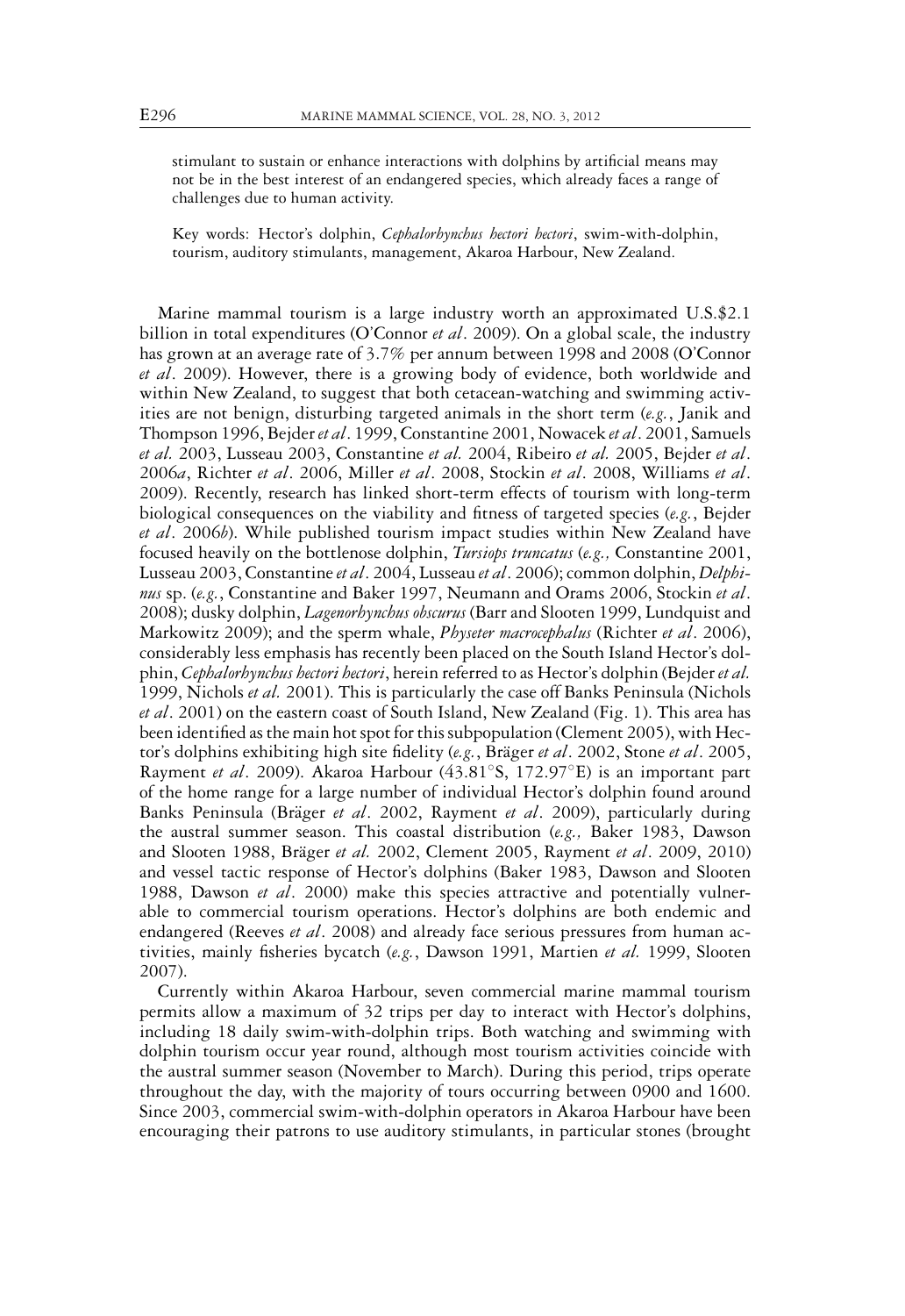

*Figure 1.* Map showing location of Banks Peninsula and Akaroa Harbour in New Zealand.

together under the water to create sounds), to entice dolphins to approach and sustain interaction with swimmers. Other techniques used include, but are not limited to, bubble blowing, singing, tapping on objects, and hitting the surface of the water with hands. The implications of such activities remain unknown and are poorly described within the published literature, although there is a widespread concern about the potential effects of anthropogenic noise on marine mammals and marine ecosystems (see Richardson *et al*. 1995, Nowacek *et al.* 2007 for reviews). Furthermore, the deliberate use of such techniques to create sound underwater in the proximity of dolphins could contravene section 4 of the New Zealand Marine Mammals Protection Act (MMPA, 1978), which stipulates that "no person shall take any marine mammal" and where *take* is considered to include "to take, catch, kill,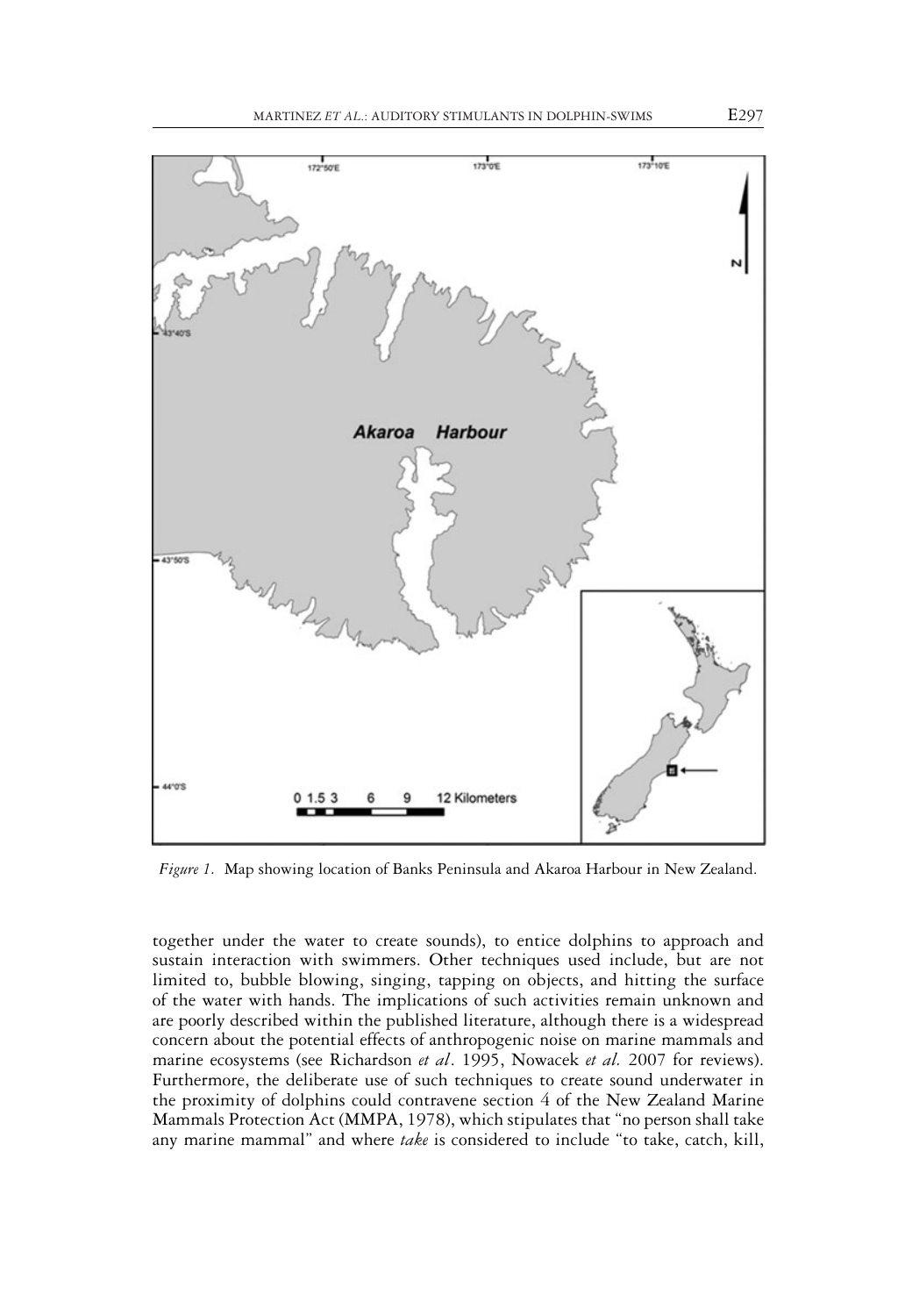injure, *attract*, poison, tranquilize, herd, harass, disturb, or possess." The increasing prevalence of such activities and any potential impacts on Hector's dolphins has not, until now, been examined.

The New Zealand Marine Mammals Protection Regulations (MMPR, 1992) do not provide many specific guidelines on swim-with-dolphin activities *per se*. However, section 18(i) states that "no person shall disturb or harass any marine mammal," where *harass* is defined under section 2 as "any act that disrupts significantly or is likely to disrupt significantly the normal behavior patterns of any marine mammal." Moreover, section 20(d) also states that "no person shall make any loud or disturbing noise near dolphins." These sections of the regulations do, therefore, raise the issue about whether enticing and maintaining Hector's dolphin interactions with stones (or any other deliberate creation of sound) may cause disruption to a sufficient level to be considered detrimental.

Here, we examine whether the use of human-made noise affects swim interactions with Hector's dolphins. Particularly, we assess whether banging stones under the water increases the frequency of Hector's dolphins approaching swimmers and whether the amount of time that dolphins spend interacting with people is affected by the use of stones. We also consider whether any potential changes in dolphin behavior related to the use of sound by swimmers could further disrupt dolphin activity patterns and be of detriment to Hector's dolphins in Akaroa Harbour.

# MATERIALS AND METHODS

## *Data Collection*

Opportunistic observations were conducted in Akaroa Harbour, Banks Peninsula, South Island New Zealand (Fig. 1) between 10 November and 7 December 2008. This time period corresponds to the start of the austral summer tourism season and was chosen to (1) reduce any potential effect of increasing vessel traffic throughout the season on the swim experiences given that Hector's dolphins show signs of sensitization to interaction between January and February (Martinez 2010), and (2) ensure opportunities were maximized to record data from as many trips as possible. Weather permitting (Beaufort sea state  $\leq$ 3), data were collected daily during trips commencing at 0900, 1200, 1400, and 1600. Observations were primarily conducted from onboard the commercial swim-with-dolphin vessel, *Cat2*, operated by the *Black Cat Group.* This purpose-built 12.5 m long catamaran was powered by twin powered jet units (Yanmar 350 hp) and could carry a maximum of 30 passengers, including 10 permitted swimmers.

## *Sampling Protocol*

An independent sampling session started when a dolphin group was sighted. An encounter, which typically consisted of several interactions (Table 1), was judged to have commenced when the first swimmer entered the water and ended when the last swimmer climbed back onboard the vessel. The end of the session typically occurred because the dolphins had left the vicinity, the weather conditions deteriorated and were judged unsafe for the swimmers, or because the maximum time allowed with the dolphins had been reached (45 min under the current permit conditions).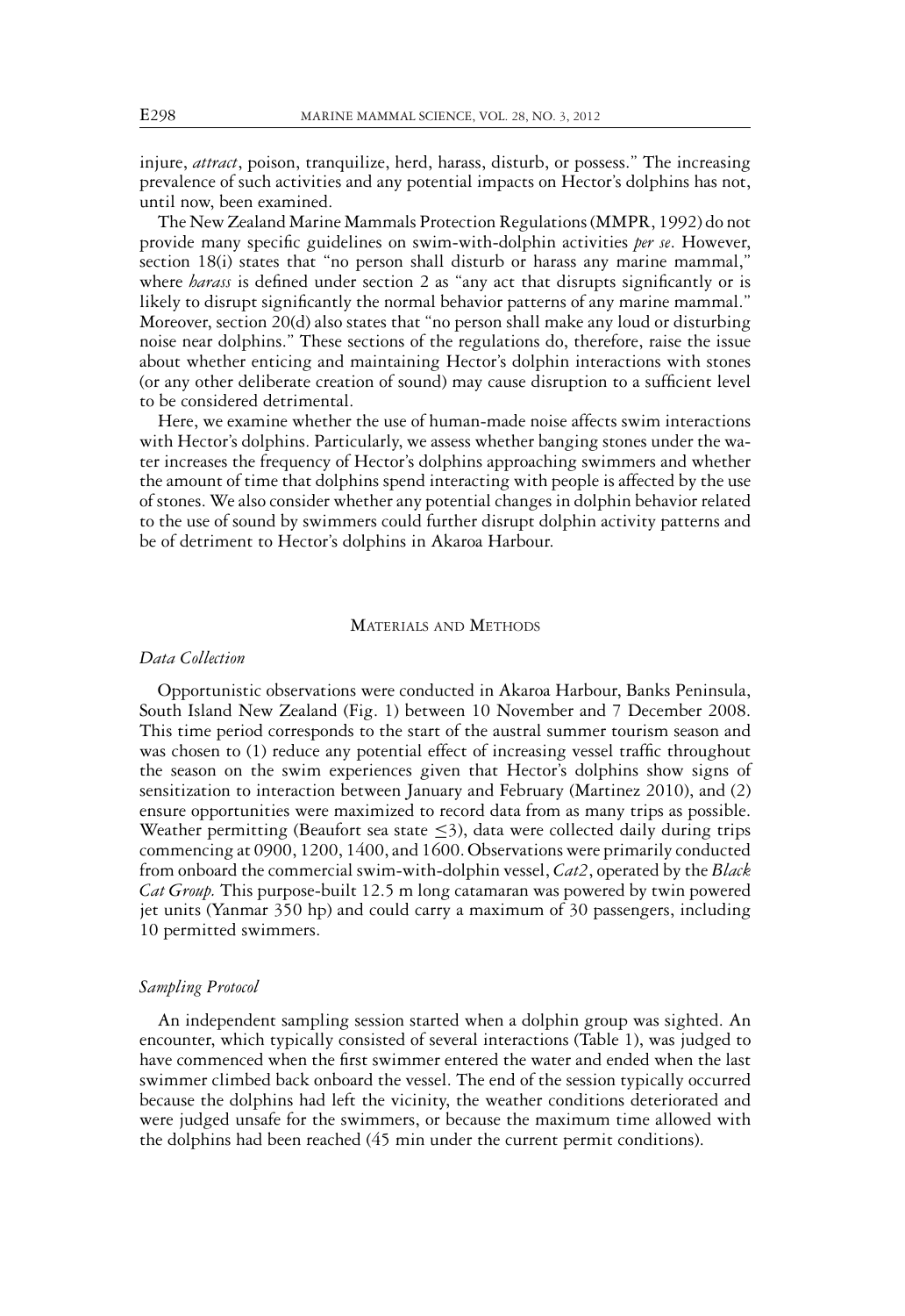| Term                         | Definition                                                                                                                                                                                                                                                                                                                                   |
|------------------------------|----------------------------------------------------------------------------------------------------------------------------------------------------------------------------------------------------------------------------------------------------------------------------------------------------------------------------------------------|
| Swim attempt<br>or encounter | Total time swimmers present in the water irrespective of the<br>presence of dolphins. A trip could consist of several swim<br>attempts.                                                                                                                                                                                                      |
| Interaction                  | From the time, one or several dolphins swim within less than two<br>dolphin body lengths of any swimmer. During that time, a<br>swimmer might not necessarily be approached (see definition<br>below) by one or several dolphins. A typical swim attempt<br>consists of several interactions unevenly spaced out and of<br>varying duration. |
| Approach                     | One or several dolphins swimming past a swimmer and within<br>less than one dolphin body length of a swimmer. Underwater<br>approaches were not taken into account due to low visibility.                                                                                                                                                    |
| First approach               | Time when one or several dolphins first swim toward the group of<br>swimmers at a distance of less than one dolphin body length.                                                                                                                                                                                                             |
| Sustained<br>approach        | When a dolphin is swimming around a swimmer but without<br>forming a complete circle.                                                                                                                                                                                                                                                        |
| Circle approach              | When a dolphin is swimming around a swimmer and forming<br>one or more complete circles. This type of approach is sustained<br>and can also be categorized as a close approach (see definition<br>above).                                                                                                                                    |
| Tail slap                    | When a dolphin raises its fluke out of the water and then slaps it<br>on the surface of the water, producing a clearly audible sound.                                                                                                                                                                                                        |

*Table 1.* Definitions of sampling protocol terms used in the present study.

Once a group of Hector's dolphins was located, swimmers entered the water and were asked to form a circle keeping a distance of 2–3 m between them so that dolphins could swim between and among them. Swimmers were also encouraged to let the dolphins approach them and not swim after them. The skipper or guide gave two stones to a swimmer and asked that person to be positioned in the middle of the circle or group of swimmers. This swimmer was encouraged to bang the stones both when dolphins were already present around the vessel and also when dolphins were not in close proximity. For example, when the dolphins had not approached the group of swimmers for a few minutes, the skipper asked the person with the stones to use them, with no particular instructions regarding the rhythm. Other swimmers were free to float, be active, and could also be encouraged to create noise to make their presence known to the dolphins. The stones were often swapped between swimmers during the course of the swim, especially to a swimmer who had not had the chance to see the dolphins at close range.

At the start of an encounter, the number of individual dolphins within the group, time of initial sighting, Beaufort sea state, and the number of swimmers were recorded. In addition, the predominant dolphin group behavior was also determined and recorded after an instantaneous focal group sampling (Altmann 1974, Mann 1999). The initial predominant behavior was defined as the behavioral state in which 50% or more of the animals were simultaneously engaged. Widely accepted categories of behavioral state, derived from Shane (1990), were adopted (Table 2). Discrete behavioral events (*e.g.,* aerial, sexual) previously described for Hector's dolphin (Slooten 1994) were also incorporated in the behavioral state definitions used within the present study. "Wave surfing," although a behavioral event, was included for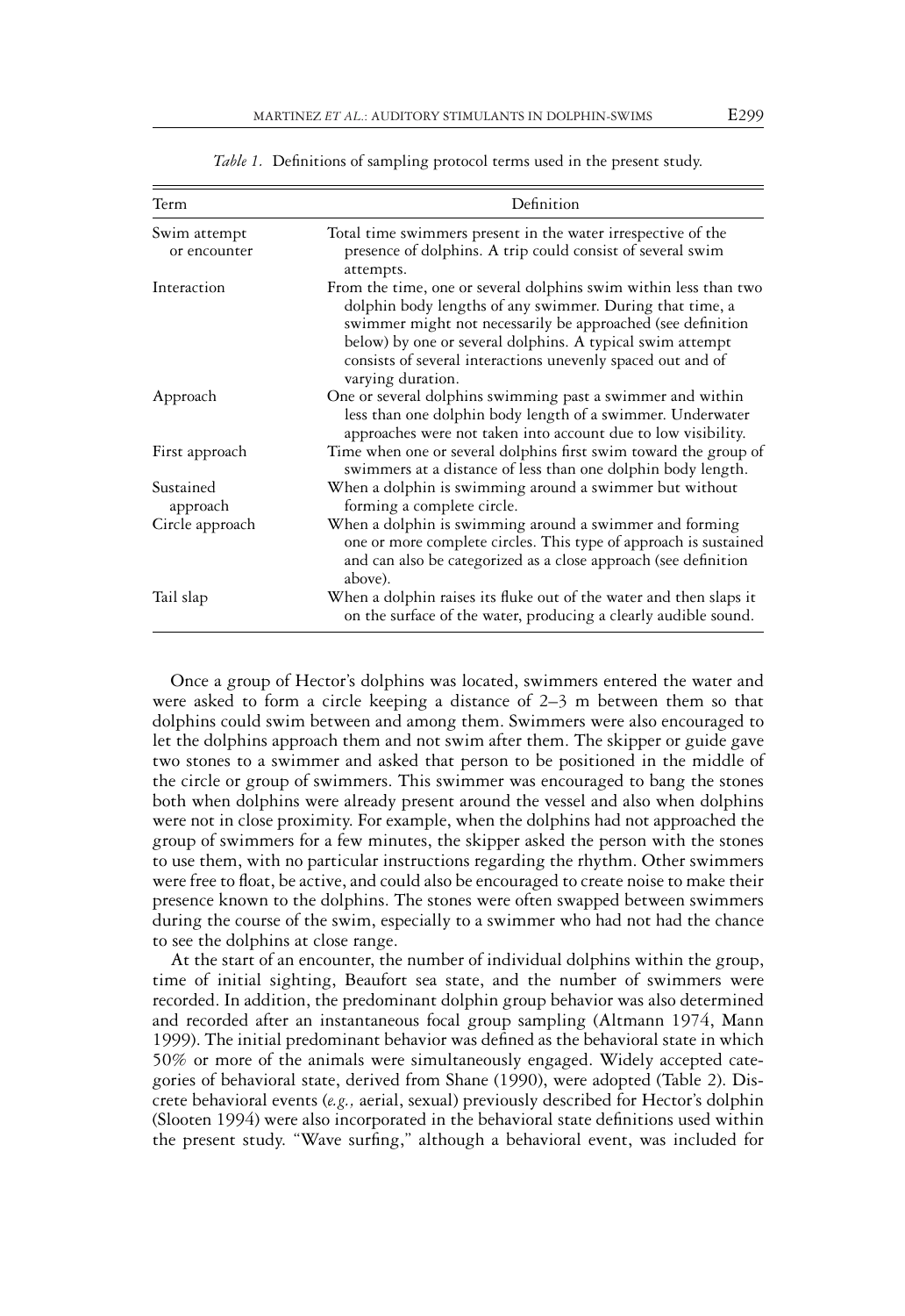| Term                            | Definition                                                                                                                                                                                                                                                                                                                                                                                                          |
|---------------------------------|---------------------------------------------------------------------------------------------------------------------------------------------------------------------------------------------------------------------------------------------------------------------------------------------------------------------------------------------------------------------------------------------------------------------|
| Traveling                       | Dolphins engaged in persistent, directional movement,<br>swimming with short, relatively constant dive intervals. Group<br>spacing varies.                                                                                                                                                                                                                                                                          |
| Wave surfing<br>(boat included) | Dolphins engaged in riding surf of waves, including those created<br>by boats (bow and stern wake, or wakes from other vessels in<br>the vicinity), resulting in a net movement in the direction of<br>the wave. Group spacing varied.                                                                                                                                                                              |
| Milling                         | Dolphins exhibited nondirectional movement, with frequent<br>changes in heading. Milling sometimes occurred as a transition<br>behavior between other behavioral states. No net movement.<br>Group spacing and dive interval varied.                                                                                                                                                                                |
| Diving                          | Dolphins' direction of movement varies. Dolphins dived for long<br>intervals often arching their backs at the surface to increase<br>speed of descent. Group spacing varied. Note: This represents<br>the "feeding/foraging" category in other studies.                                                                                                                                                             |
| Socializing                     | Dolphins observed chasing and/or engaged in any other physical<br>contact with other individuals in the group. Aerial, sexual, and<br>aggressive behaviors are frequently observed. A group was<br>often split into small subgroups spread over a large area. Dive<br>intervals varied. No obvious forward movement.                                                                                                |
| Resting                         | Dolphins engaged in slow movements $(i.e., <1.5 \text{ km/h})$ in a<br>constant direction, with little evidence of forward propulsion.<br>Dolphins were occasionally stationary. Dive intervals were<br>short, relatively constant, and synchronous. Group spacing was<br>tight (i.e., less than one body length between individuals).<br>Resting lacked the active components of the other behaviors<br>described. |

*Table 2.* Definitions of behavioral state categories used in the present study (derived from Shane 1990, Slooten 1994).

analytical purposes. Resting was not observed during the study and, therefore, not included in the analysis.

After the initial observations were recorded, continuous focal group follows (Altmann 1974) were subsequently used for the duration of each dolphin interaction (Table 3) with swimmers. Although focal individual follows offer clear advantages (Mann 1999, 2000), this sampling technique was neither feasible nor appropriate for this study, because Hector's dolphins have very few identifying scars (Slooten *et al*. 1992), needed to allow accurate individual follow protocols to be used successfully. Furthermore, focal groups were sampled to determine the effect of human-made noise on the behavior of dolphins at the group rather than individual level. For the purpose of this study, an interacting group was defined as any number of dolphins surrounding swimmers within two adult dolphin body lengths from the closest swimmer. This typically equated to a distance of 3 m.

The duration of each interaction was measured to determine the proportion of time dolphins were present in the proximity of swimmers during an encounter. The number of dolphin approaches was also recorded using an all-occurrences protocol (Martin and Bateson 1993), taking into account both the type of approach and the activity of a swimmer at the time of the approach (Table 1, Fig. 2). The different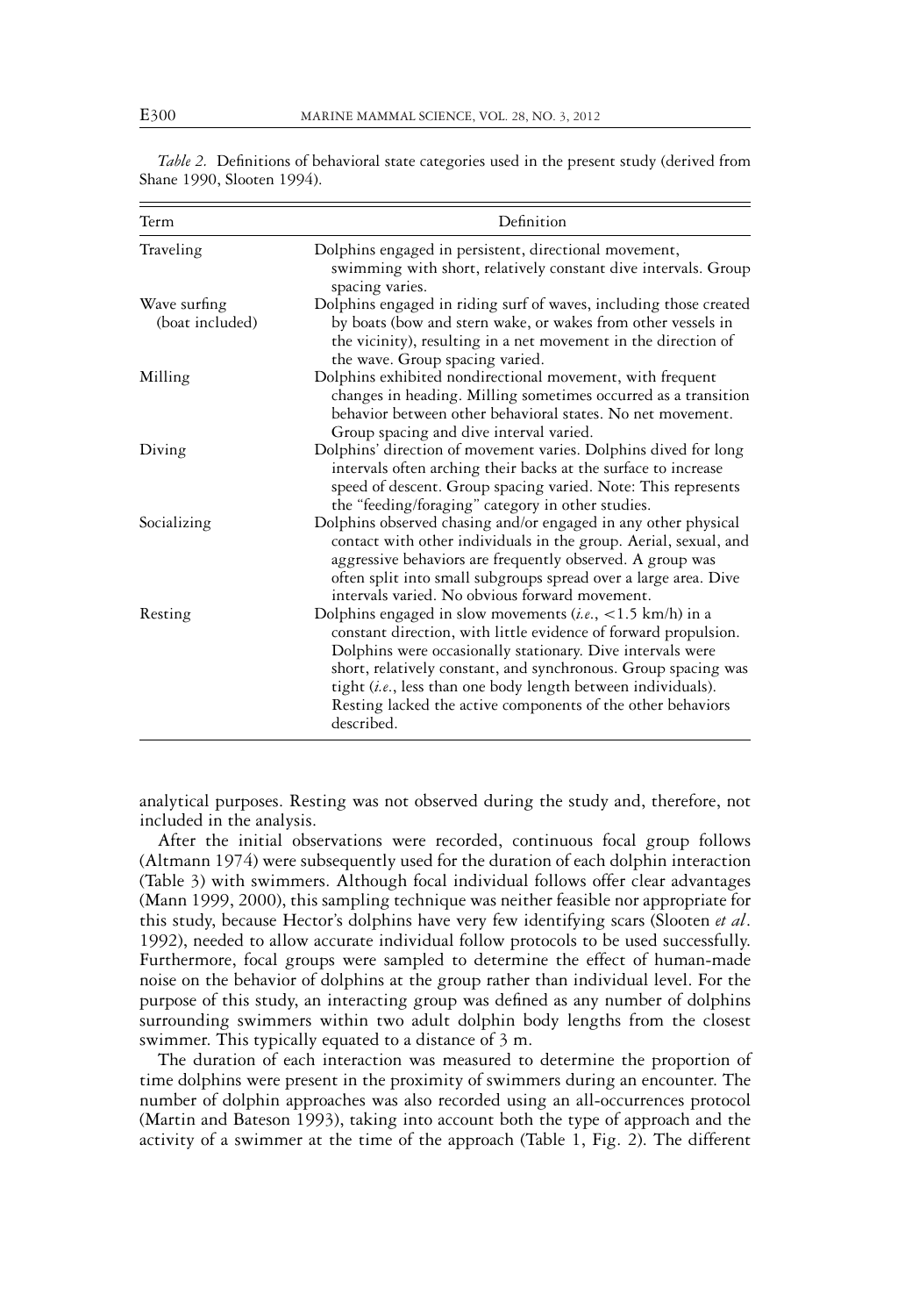| Term                                     | Definition                                                                                                                                                                                                |
|------------------------------------------|-----------------------------------------------------------------------------------------------------------------------------------------------------------------------------------------------------------|
| Floating<br>swimmer                      | A swimmer not engaged in any activity and simply floating at the<br>surface (either in a horizontal or vertical position). Limited<br>movement.                                                           |
| Singing<br>swimmer                       | A swimmer engaged in making any underwater sound, except<br>using stones, using the vocal area of their body. This includes<br>singing, squealing, bubble blowing, etc.                                   |
| Tapping<br>swimmer                       | A swimmer engaged in making sound by tapping an object<br>against another $(e.g., ring on mask)$ or winding underwater<br>camera.                                                                         |
| Swimmer with<br>stones<br>Active swimmer | A swimmer engaged in bringing stones together under the water<br>to create sounds (clicks, bangs, and rhythms).<br>A swimmer engaged in active swimming, including duck diving<br>or swimming in circles. |

*Table 3.* Definition of the different types of swimmer activity.

types of swimmer activity were defined to be mutually exclusive and cumulatively inclusive (Table 3). If one dolphin approached and swam between two swimmers at a similar distance, that particular individual was recorded as approaching both swimmers. Stones were given by the skipper and/or guide to only one swimmer at any given time. Consequently, it was possible to keep track of the characteristics and behavior of that specific swimmer. The total time that stones were used by that same swimmer and the number of approaches dolphins made toward that swimmer were also recorded. In addition, dolphin approaches made toward the remaining swimmers, who did not have stones, were also noted. Given that the skipper and/or guide decided which of the swimmers should use the stones, the selection was considered random.

Swimmers have reported anecdotally that when they used the stones, dolphins had a tendency to approach more frequently and closely, circling around them. The validity of these claims was investigated by recording the number of close approaches,



*Figure 2.* Photos showing (A) a swimmer floating; (B) a swimmer using stones; (C) an active swimmer;  $(D)$  a close approach;  $(E)$  a sustained approach, here circling;  $(F)$  a dolphin doing a tail slap near a swimmer. All photos courtesy A.R.E.V.A. Project.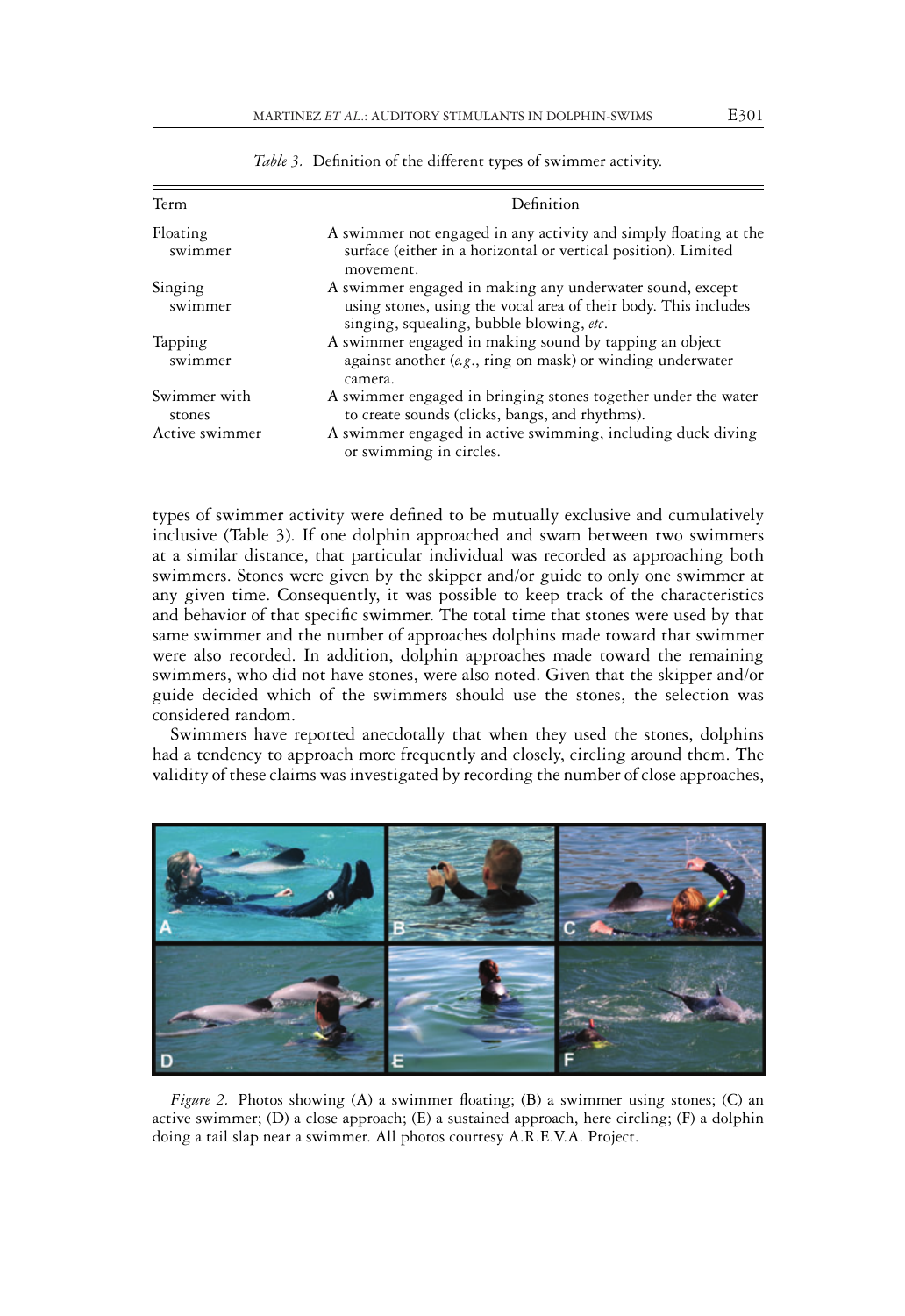defined as dolphin(s) swimming within an arm length of a swimmer (typically *<*1 m), taking into consideration swimmer activity. Finally, the occurrence of specific behavioral events (tail slaps and bubble blowing) was also recorded. As bubble blowing could not always be observed accurately (due to distance or water visibility), this behavioral event was excluded from subsequent analysis.

# *Data Analysis*

Data recorded for each interaction within an encounter were potentially autocorrelated as they were collected sequentially from the same focal dolphin group and the same swimmers. To reduce the effect of dependence between interactions, the mean number of dolphin approaches was calculated for each encounter in order to examine if the use of stones had any effect on the dolphin behavioral responses. Each encounter or swim attempt was, therefore, considered as a single sampling unit ( $n =$ 62). Data were further standardized per minute, per dolphin, and per swimmer. This was deemed necessary to account for variations in (1) the duration of interactions, (2) the number of individual dolphins during each interaction, and (3) the number of swimmers in the water during a given interaction and engaged in a particular activity. The frequency of close approaches and occurrence of tail-slaps near swimmers were also calculated for each type of swimmer activity. Stones were given to only one swimmer at a time. Consequently, it was also possible to determine whether the use of stones had an effect on the number of approaches toward that particular swimmer. Subsequently, these data were also used to test whether swimmer gender affected dolphin approaches. No differences were detected between the genders (Welch's analysis of variance  $[ANOVA]$  tests:  $P > 0.05$ ), so all swimmer data were pooled for analyses.

Given that data were heteroscedastic, Welch's ANOVA (Welch 1951) and Welch *t*-tests were used to test differences between group means (Zar 1996). Multiple comparison *post hoc* tests and 95% confidence intervals (CI) used Bonferroni correction to maintain a family-wise error rate of alpha  $= 5\%$  (Miller 1981, Zar 1996).

# **RESULTS**

## *Field Effort*

Fifty-four independent trips resulting in 62 observed swim attempts were recorded and analyzed during the present study. The number of swimmers participating in a swim-with-dolphin trip ranged between 4 and 10 (mean  $\pm$  SE = 8.4  $\pm$  0.233 swimmers,  $n = 54$ ). Each swim attempt lasted between 5 and 48 min (mean  $\pm$  $SE = 33.1 \pm 1.624$  min,  $n = 62$ ), with dolphins interacting 35.1  $\pm$  2.27% ( $n =$ 62) of the duration of swim attempts.

# *Effect of Swimmer Activity on the Number of Dolphin Interactions and Approaches*

The mean dolphin approach rate differed, depending on swimmer activity (Fig. 3; Welch's ANOVA:  $F = 10.34$ ,  $df = 3$ ,  $P < 0.001$ ). The mean approach rate (minute/dolphin/swimmer) for swimmers using stones was higher at between 0.08 and 0.59 more approaches (95% CI) than when swimmers sang and between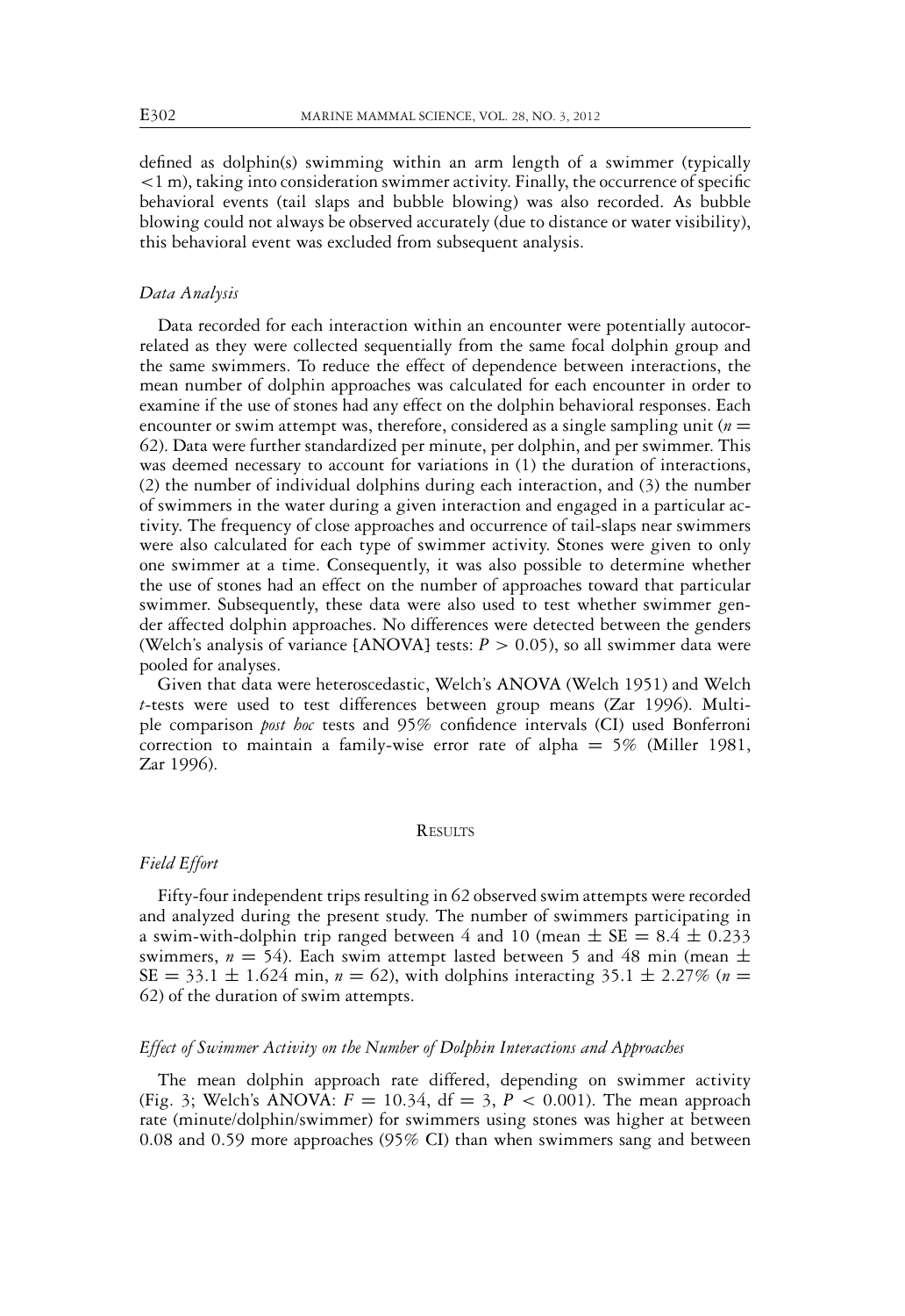

*Figure 3.* Mean approach rate (minute/dolphin/swimmer) according to swimmer activity. Swimmer activities that are significantly different have a different letter. Lines represent the standard error of the mean. Note: Not all swimmer activity categories were recorded for each of the 62 swim attempts. Sample sizes are therefore listed for each category as *n*.

0.13 and 0.59 more approaches than when swimmers floated. Likewise, the mean approach rate for active swimmers was from 0.06 to 0.51 and between 0.10 and 0.51 approaches higher (95% CI) than when singing and floating, respectively (Fig. 3).

The mean sustained approach rate (minute/dolphin/swimmer) was also strongly dependent on swimmer activity (Fig. 4; Welch's ANOVA:  $F = 20.3$ , df = 3, *P <* 0.001). For active swimmers, the mean sustained approach rate was 0.09–0.31 approaches higher (95% CI) than for swimmers singing and 0.10–0.30 approaches higher than floating swimmers. Similarly, swimmers using stones averaged between 0.05 and 0.15 more sustained approaches (minute/dolphin/swimmer) (95% CI) than swimmers singing and from 0.06 to 0.16 more sustained approaches than floating swimmers.

There was also strong evidence that the mean frequency of close approaches (per total approaches) varied significantly with the types of activities swimmers engaged in when dolphins were around (Welch's ANOVA:  $F = 19.4$ , df = 3, *P <* 0.001). The mean frequency of close approaches for active swimmers was from 0.17 to 0.43, 0.15 to 0.40, and up to 0.28 higher (95% CI) than for swimmers singing, floating, and using stones, respectively. The mean frequency of close approaches for swimmers using stones was between 0.04 and 0.15 higher (95% CI) than swimmer singing and from 0.06 to 0.16 higher than floating swimmers (Fig. 5).

# *Comparison of Number of Approaches toward an Individual Swimmer while Using Stones and after Transferring Them to Another Swimmer*

There was strong evidence that individual swimmer activity affected both the approach rate (minute/dolphin) (Welch's ANOVA:  $F = 24.4$ , df = 3,  $P < 0.001$ ) and the sustained approach rate  $(F = 19.7, df = 3, P < 0.001)$ . When an individual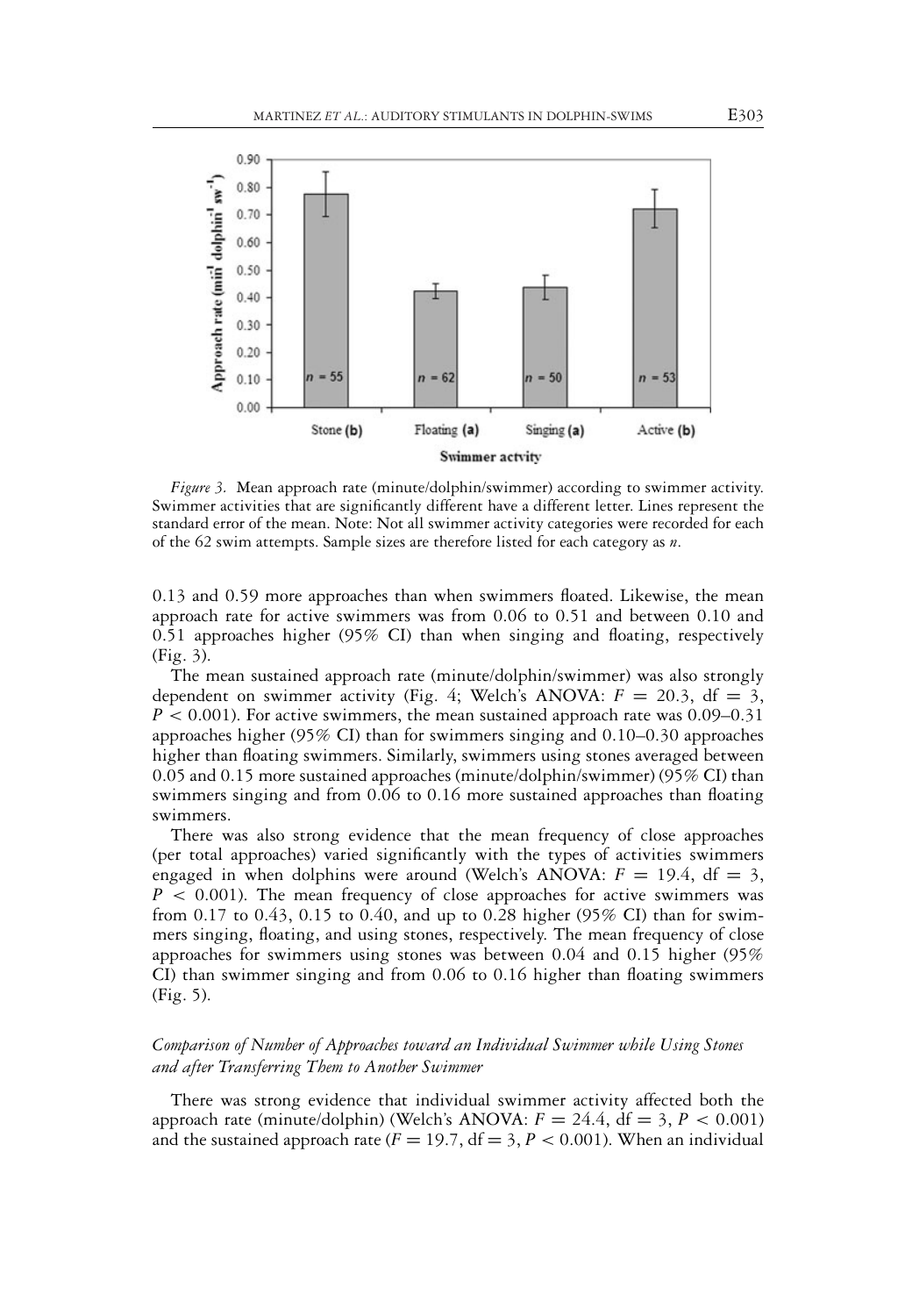

*Figure 4.* Mean sustained approach rate (minute/dolphin/swimmer) according to swimmer activity. Swimmer activities that are significantly different have a different letter. Lines represent the standard error of the mean. Note: Not all swimmer activity categories were recorded for each of the 62 swim attempts. Sample sizes are therefore listed for each category as *n*.

swimmer used stones during a swim encounter, that individual averaged 0.78–1.72, 0.8–1.77, and 0.57–1.60 more approaches (95% CI) than the same swimmer when being active, singing or floating, respectively (Fig. 6). The use of stones also increased the frequency of sustained approaches (per total approaches) toward an individual by



*Figure 5.* Mean frequency of close approaches (per total approaches) according to swimmer activity. Swimmer activities that are significantly different have a different letter (a/b, c/d). Lines represent the standard error of the mean. Note: Not all swimmer activity categories were recorded for each of the 62 swim attempts. Sample sizes are therefore listed for each category as *n*.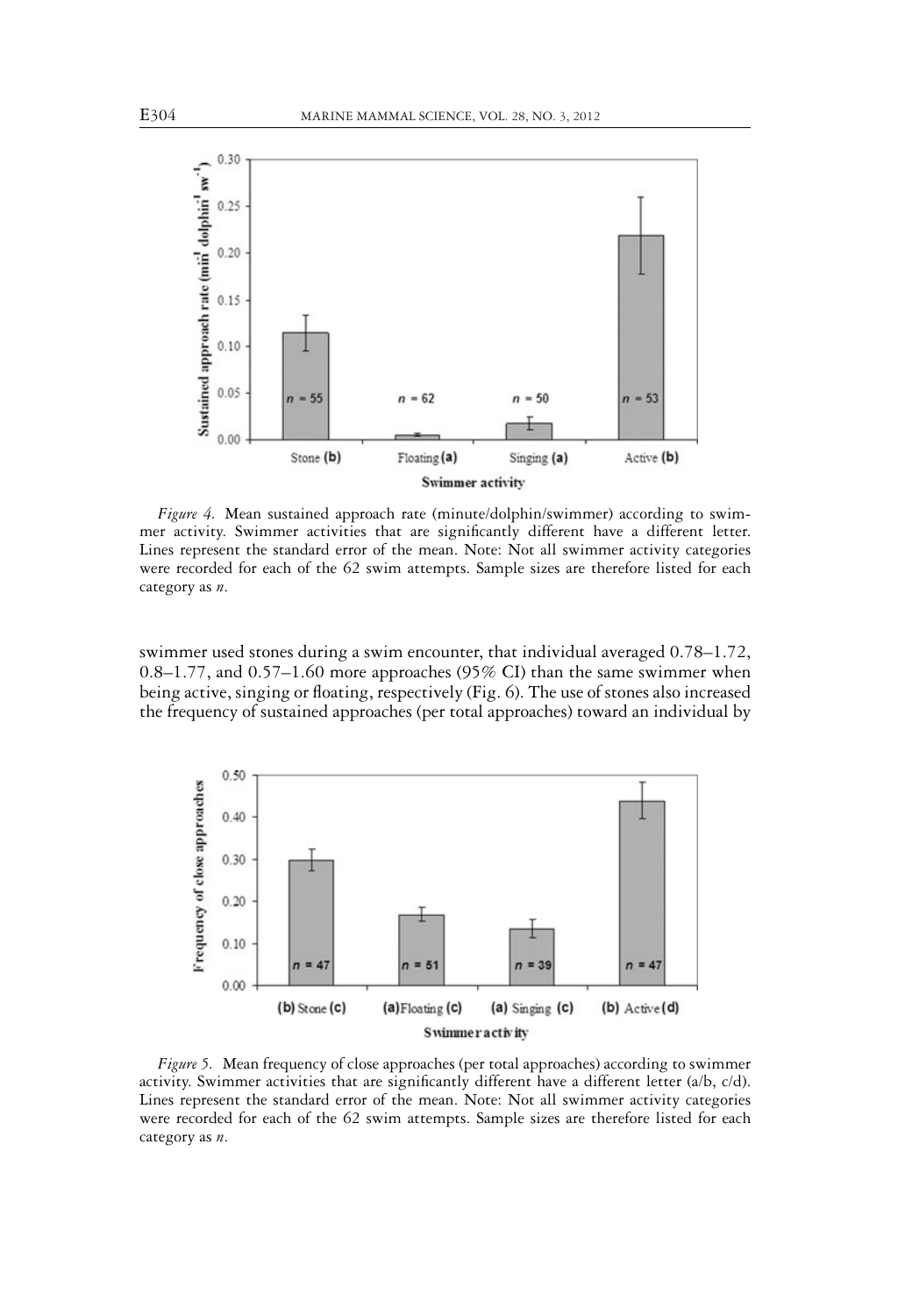

*Figure 6.* Mean approach rate (minute/dolphin) while an individual swimmer had stone and after having given them to another swimmer. Swimmer activities that are significantly different have a different letter. Lines represent the standard error of the mean. Note: Not all swimmer activity categories were recorded for each of the 62 swim attempts. Sample sizes are therefore listed for each category as *n*.

between 8.6% and 23.3% more (95% CI) than when singing and between 11% and 24.3% more than when floating (Fig. 7).

# *Influence of the Initial Predominant Dolphin Behavior on Their Interactions with Swimmers during a Whole Encounter*

The initial predominant dolphin behavior did not affect the mean time to first interaction (Fig. 8A; Welch's ANOVA:  $F = 1.9$ , df = 4,  $P = 0.152$ ) or mean interaction time (Fig. 8C;  $F = 2.53$ ,  $df = 4$ ,  $P = 0.07$ ). However, interaction rate (minute/dolphin/swimmer) during an encounter depended upon initial predominant dolphin behavior (Fig. 8B,  $F = 5.26$ ,  $df = 4$ ,  $P = 0.004$ ). The interaction rate for milling and traveling dolphins was higher than socializing dolphins by up to 0.22 and 0.10 interactions, respectively. There was also evidence that the percentage of time dolphins were present in the proximity of swimmers was influenced by the initial predominant dolphin behavior (Fig. 8D;  $F = 3.59$ ,  $df = 4$ ,  $P = 0.02$ ). When socializing, dolphins were observed between 2.9% and 52.3% more (95% CI) in the presence of swimmers than when dolphins were diving.

# *Occurrence of Tail-Slaps*

Although tail-slaps did not occur during all swim attempts, there was strong evidence that the mean frequency of tail-slaps (per total approaches) near swimmers differed according to swimmer activity (Fig. 9; Welch's ANOVA:  $F = 7.31$ ,  $df = 3, P < 0.001$ ). The occurrence of tail-slaps near swimmers (*i.e.*, within 3 m) using stones was up to 0.04 slaps higher than those singing or floating.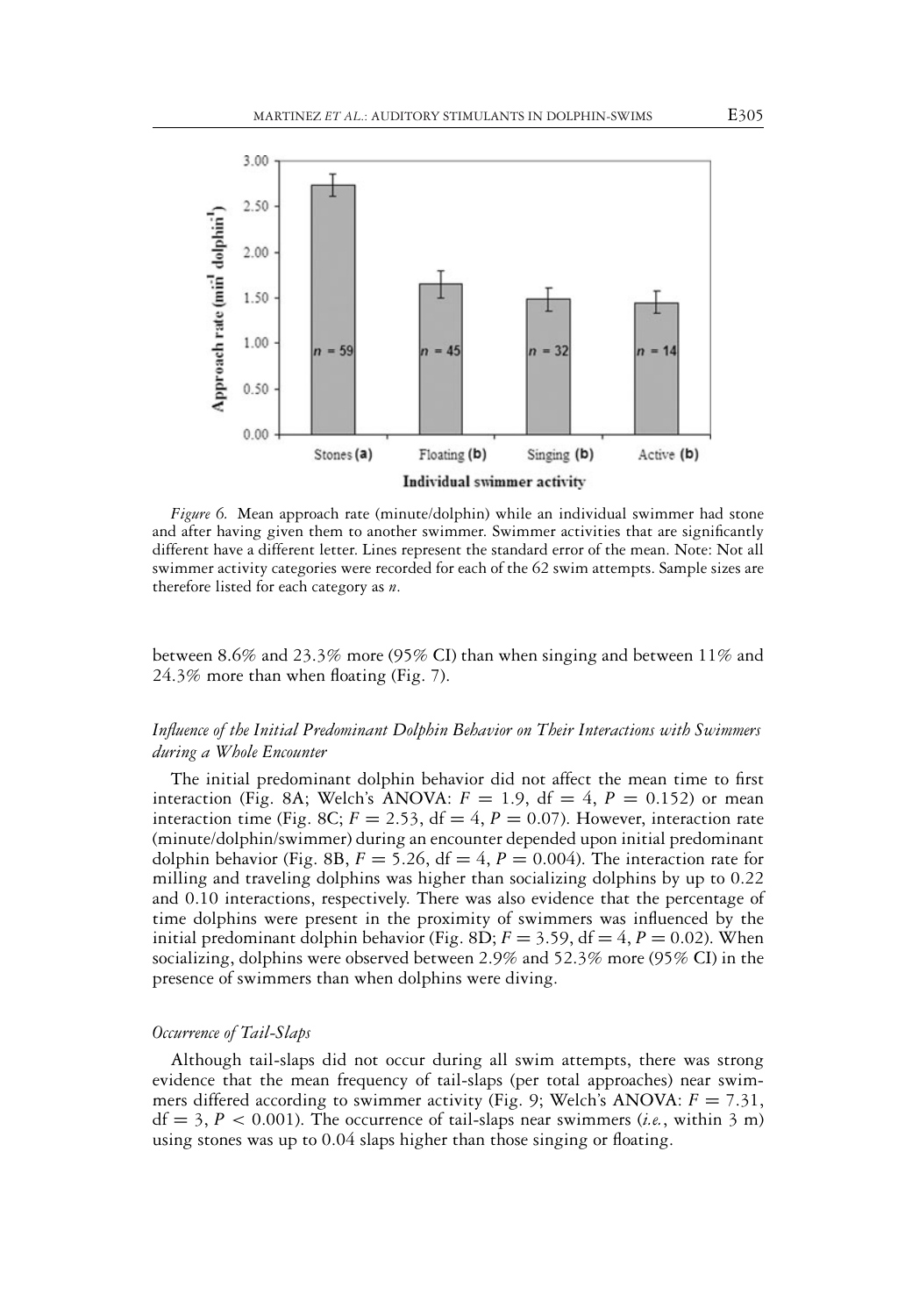

*Figure 7.* Mean frequency of sustained approaches (per total approaches) while an individual swimmer had stone and after having given them to another swimmer. Swimmer activities that are significantly different have a different letter (a/b, c/d). Lines represent the standard error of the mean. Note: Not all swimmer activity categories were recorded for each of the 62 swim attempts. Sample sizes are therefore listed for each category as *n*.

## **DISCUSSION**

#### *The Use of Stones as Auditory Stimulants*

The use of sound to facilitate interactions between tourists and Hector's dolphins in Akaroa Harbour occurs within a wider context of marine mammal tourism. Findings presented here support anecdotal reports that the use of stones can sustain and result in closer interactions between Hector's dolphins and swimmers in that particular location. Overall, the use of stones as an auditory stimulant had a significant effect on the movement and proximity of dolphins to swimmers. More specifically, swimmers with stones had a greater probability of close approaches by dolphins than those singing or simply floating on the surface of the water. The number of close and sustained approaches was also significantly higher for swimmers banging stones underwater. The same observations were made for active swimmers. In addition, dolphins were found to significantly focus more on the stone bearer, when focusing on an individual level. As such, a swimmer was significantly more likely to be approached, experience longer interaction times and have dolphins in closer proximity when they used stones than when they did not. Furthermore, the number of approaches from dolphins to a specific person decreased once the stones were passed on to another swimmer. Therefore, it was the use of stones and not the individual swimmer that was the influential variable.

There was no overall evidence to suggest that a singing swimmer had greater probability of interaction with dolphins than a swimmer simply floating at the surface. However, being active (*e.g.*, duck diving and spinning around) did significantly increase the number of dolphin approaches, including close and sustained approaches, toward swimmers. Both noise and movement (also likely to produce sound underwater) appear to entice dolphins to approach and interact with swimmers, supporting earlier anecdotal reports from commercial tour operators,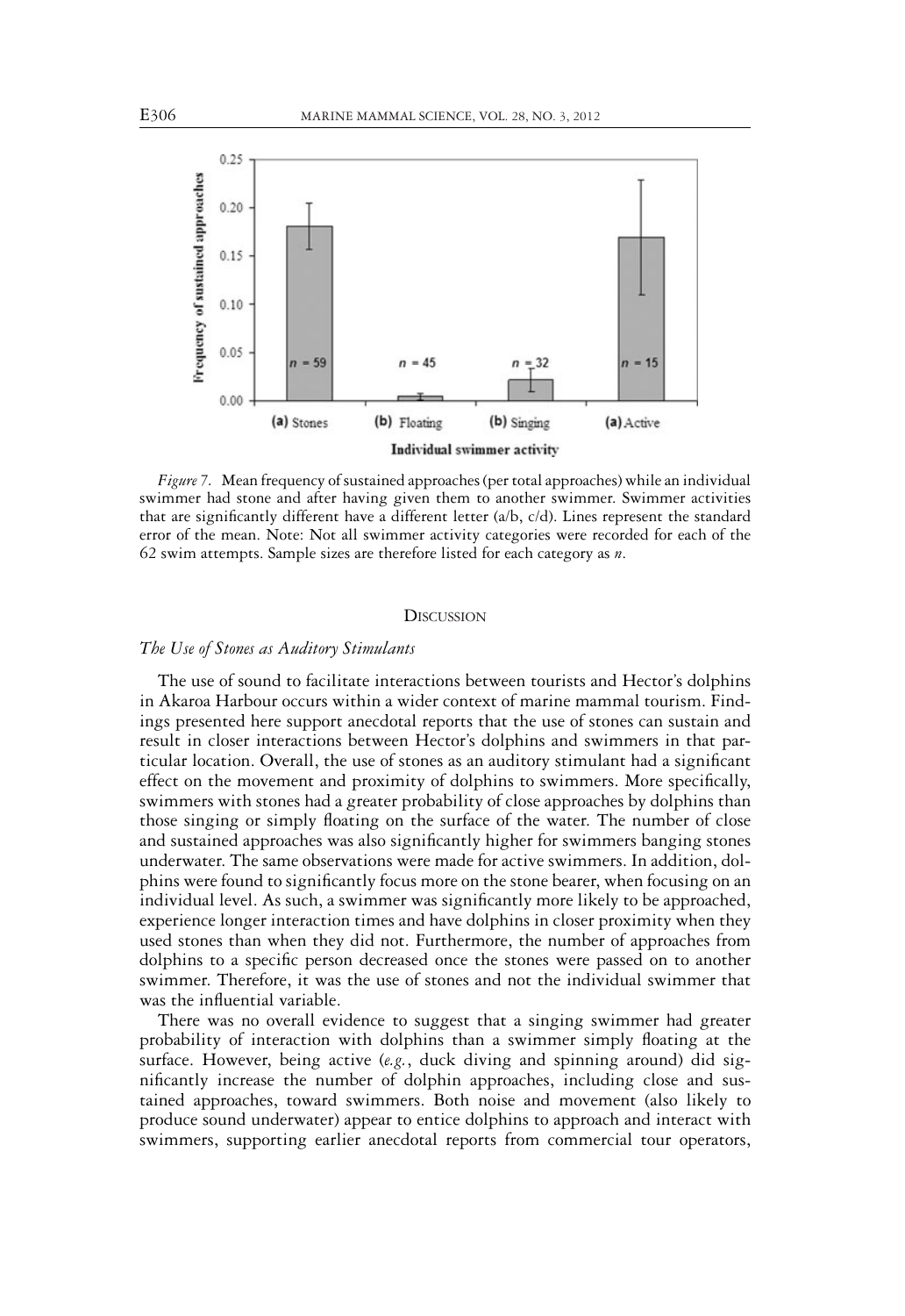

*Figure 8.* Mean (A) time to first interaction; (B) interaction rate (minute/dolphin/swimmer); (C) interaction time (min); (D) percentage of time dolphins present; according to the initial predominant dolphin behavior. Swimmer activities that are significantly different have a different letter (a/b, c/d). Lines represent the standard error of the mean. Sample sizes are listed on each column as *n*. Note: The behavior of the focal dolphin group at the start of an encounter was unknown on two occasions.

guides, and swimmers.<sup>1</sup> Neumann and Orams (2006) also noted that swimmers had more successful encounters with common dolphins (*Delphinus delphis*) when duck diving.

When socializing, Hector's dolphin groups had a tendency to have longer interactions and overall encounters. Approaches were standardized by dolphin group size as preliminary analyses found larger dolphin groups (five individuals or more) interacted longer with swimmers. Based on these results, commercial operators were more likely to have prolonged encounters with Hector's dolphins if they interacted

<sup>&</sup>lt;sup>1</sup> Personal communication from C. Edwards, School of Medicine, University of Otago, Dunedin, New Zealand, 16 March 2010.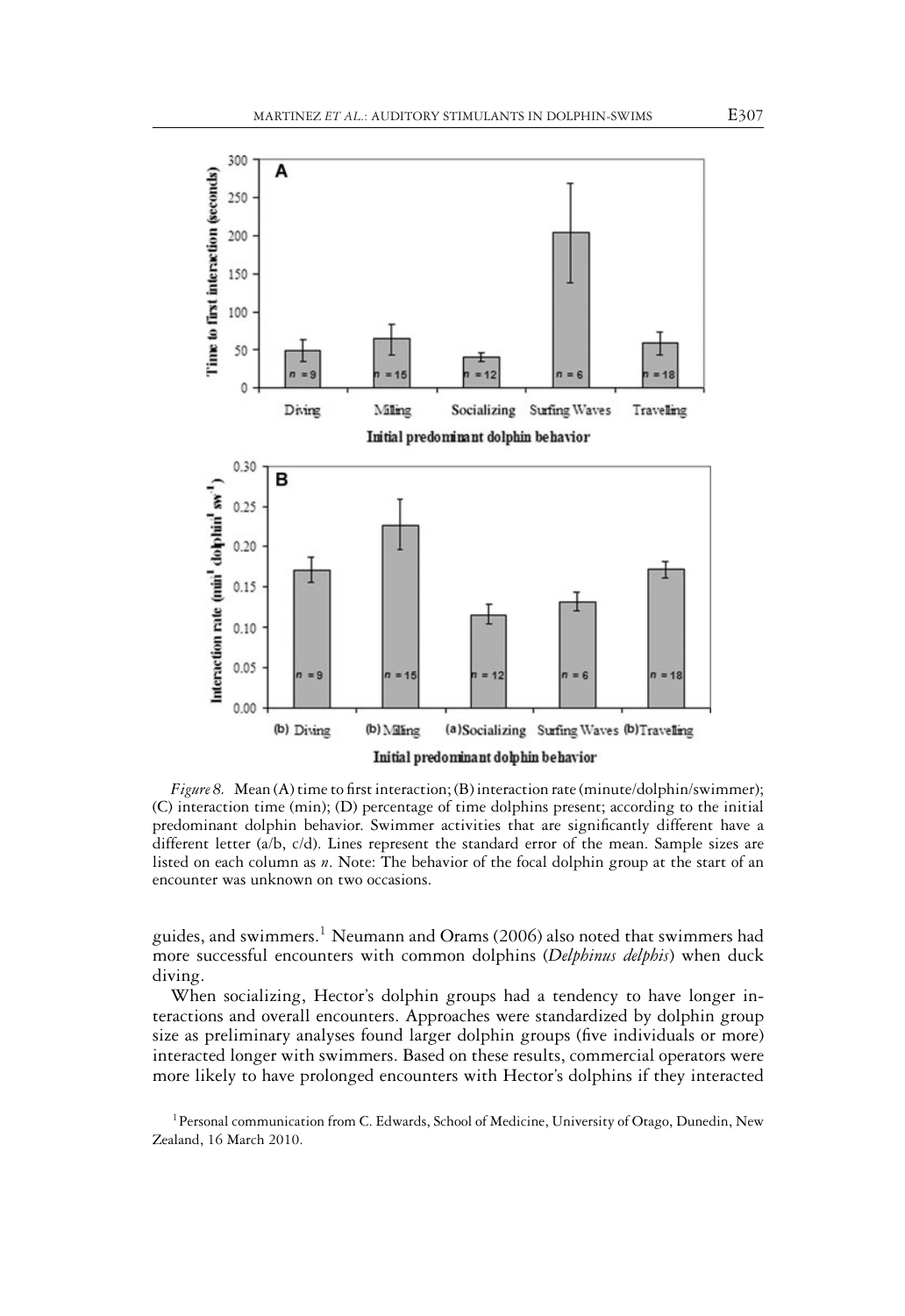

*Figure 8.* Continued

with a group engaged in socializing activities, had a swimmer banging stones, and encouraged other swimmers to be active when dolphins were present.

Understanding why the use of stones had an effect on interactions between Hector's dolphins and swimmers, as well as the proximity of dolphins to swimmers was beyond the scope of this study. Future research on acoustic and individual dolphin monitoring would help determine how similar the sound created by stones is to echolocation and communication clicks and whether it is the same individuals that consistently approach swimmers with stones.

# *Implications for the Use of Stones during Swim-with-Dolphin Trips*

Until now, the use of auditory stimulants (particularly stones) has not, to our knowledge, been empirically investigated. Their effect on the targeted animal behavior, biology, and physiology is, therefore, unknown. This is surprising given the (1) routine practice of tour operators encouraging tourists to participate in such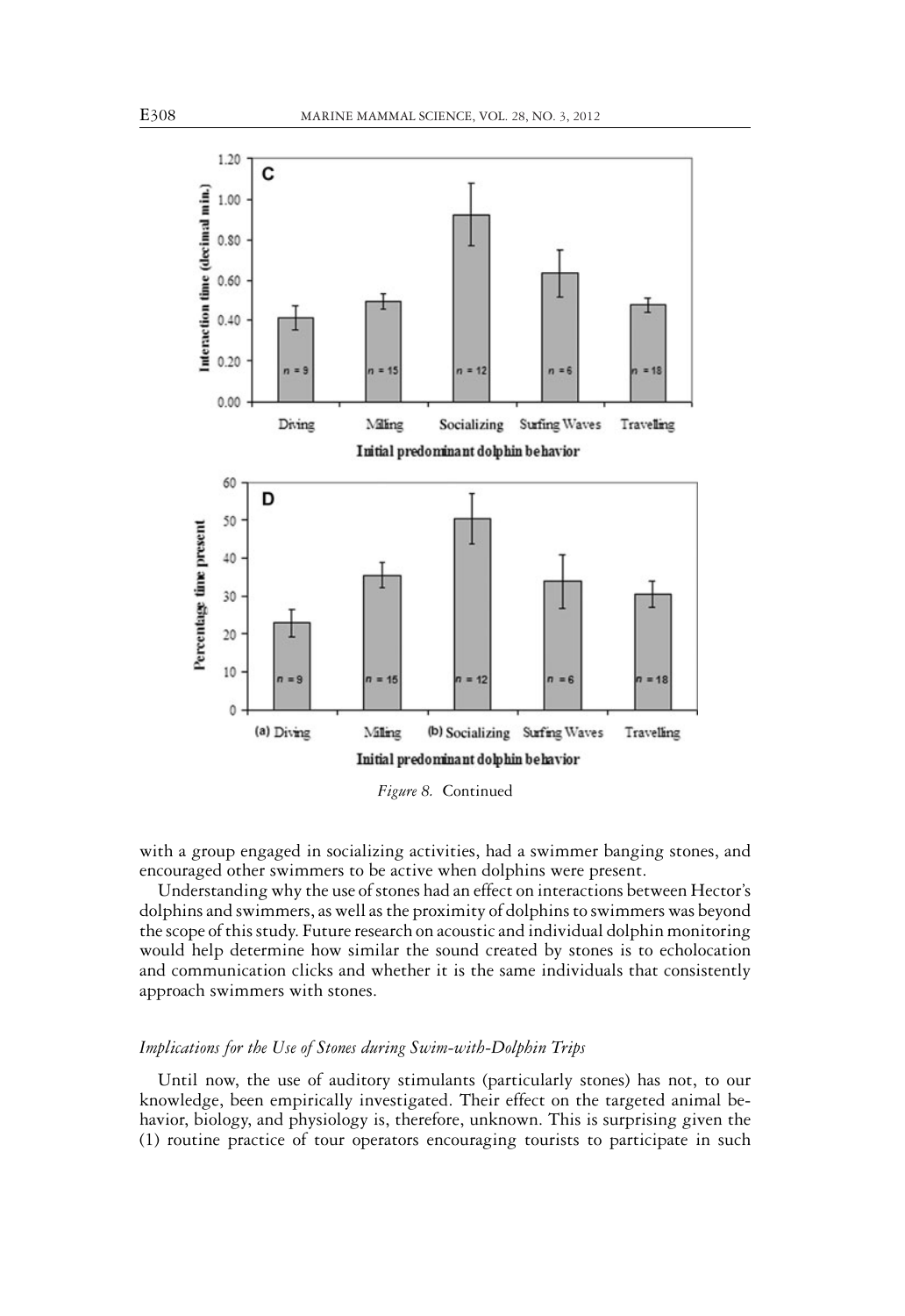

*Figure 9.* Mean frequency of tail-slaps (per total approaches) according to swimmer activity. Swimmer activities that are significantly different have a different letter. Lines represent the standard error of the mean. Note: Not all swimmer activity categories were recorded for each of the 62 swim attempts. Sample sizes are therefore listed for each category as *n*.

activities; (2) increasing concerns reported in the literature regarding noise pollution on cetaceans, including from tour vessels (*e.g.,* Richardson *et al*. 1995, Nowacek *et al*. 2007, Martinez and Orams, in press); and (3) increasing evidence demonstrating that swim-with-dolphin activities also disturb the targeted animals in the short term (*e.g.,* Bejder *et al*. 1999, Constantine 2001, Samuels *et al*. 2003). Research focusing specifically on quantifying sound produced by tour vessels and their effects on targeted species is, at this time, still limited (*e.g*., Erbe 2002, Williams *et al*. 2002, Buckstaff 2004). Furthermore, the New Zealand MMPA and MMPR clearly prohibit actions that attract, disturb, or alter natural behavioral patterns of marine mammals.

In most studies, it remains difficult to differentiate between the effects of dolphin swimming *vs*. the effects of dolphin viewing, especially when swimmers in the water are accompanied by a vessel, as is the case in Akaroa Harbour. Previous studies measuring the effects of swimmer presence on Hector's dolphin behavior in the absence of vessels showed that the majority of swim-with-dolphin attempts caused only weak, nonsignificant effects compared to their reactions toward vessels (Bejder *et al*. 1999, Green 2003). However, these studies assessed the effects of a small number of swimmers who entered the water from shore, not from a vessel. In Akaroa Harbour, given that the swim-with-dolphin encounters only occur from vessels, the impact of swimming cannot be disassociated from the potential reaction of the dolphins toward the vessel. Similarly, the use of auditory stimulants cannot be totally separated from the potential behavioral responses of dolphins to the presence of both the tour vessel and other vessel traffic in the harbor.

In comparison to most other marine mammal tourism locations around New Zealand, Akaroa Harbour has the highest level of permitted commercial tourism operations. Land-based research has reported that vessels/swimmers were absent over the austral summer months (November to March) less than 15.0% of daylight hours Hector's dolphins were found inside the harbor (Martinez 2010). In Porpoise Bay (46.65◦S, 169.1◦E), Southland, 440 km southwest of Akaroa, vessels/swimmers were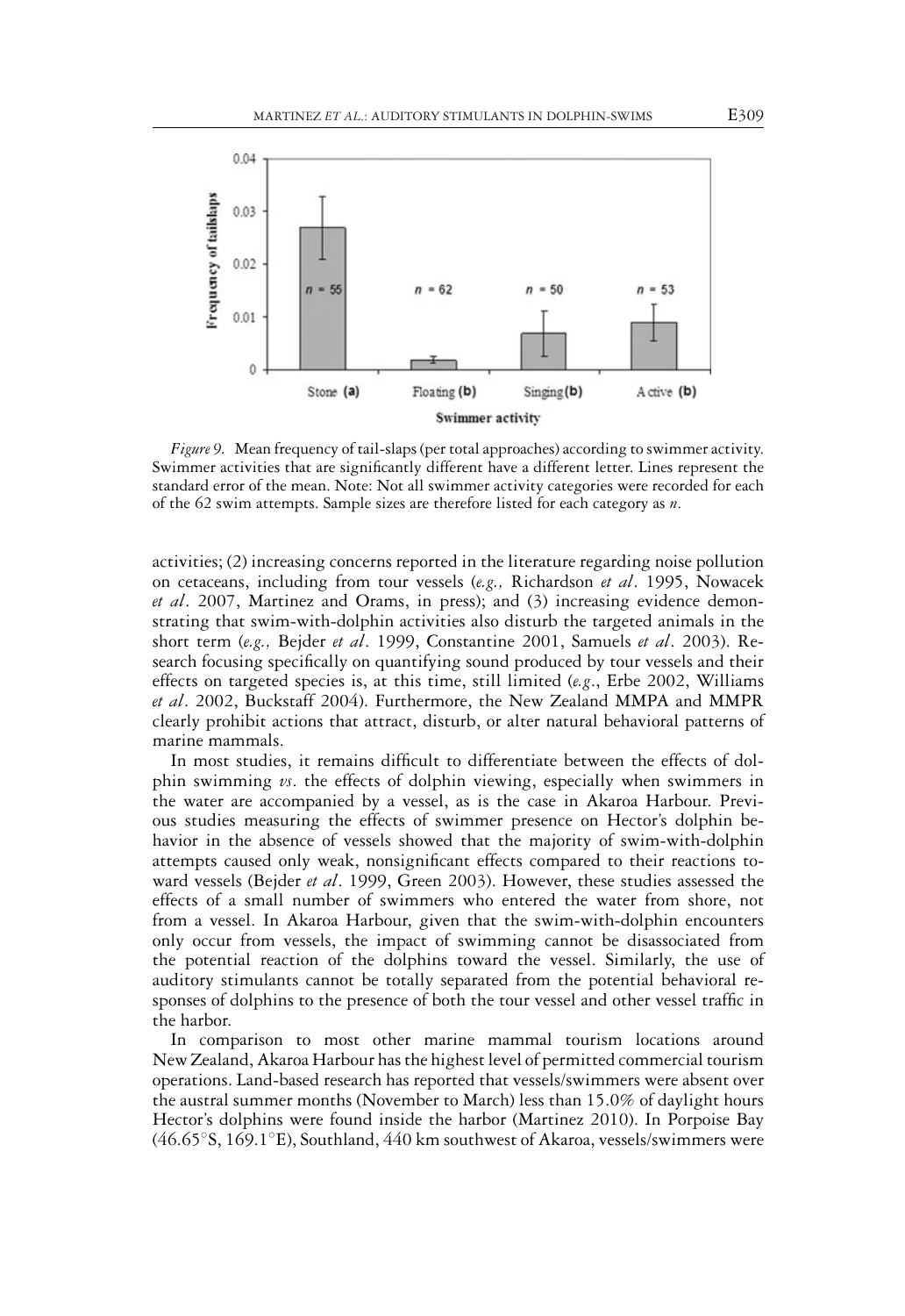present 23% of the time Hector's dolphins were found in the bay over the same time period (Green 2003). However, even relatively low-level tourism such as this has been shown to have short-term effects on group dispersion, length of encounters with vessels, and behavioral budget of targeted species (*e.g.,* Bejder *et al*. 1999, 2006*b*; Stockin *et al*. 2008), negating the presumption that any cetacean-based tourism is benign.

Data presented here suggest there is a trend for dolphin groups to be present longer during swim attempts when stones were used as auditory stimulants and, in some cases, when swimmers were active. They also indicated that when in the presence of a group of dolphins engaged in diving, total encounter lengths were shorter compared to socializing groups. In other species in New Zealand waters, dolphin behavioral activity also influences swim encounter duration or the success of swim attempts. In Mercury Bay, Bay of Plenty, common dolphins were more interactive when the predominant group behavior was socializing (Neumann and Orams 2006). Similar observations were made with dusky dolphins in Kaikoura, Canterbury (Markowitz *et al*. 2009).

Studies examining behavioral changes in relation to the presence of vessels report a decrease in the amount of time dolphins forage (*e.g.,* Allen and Read 2000, Lusseau 2003, Williams *et al*. 2006, Carrera *et al*. 2008, Dans *et al*. 2008, Stockin *et al*. 2008, Lusseau *et al*. 2009). Disturbance or disruption of foraging and subsequent feeding can have major biological consequences for dolphins (Williams *et al*. 2006). Changes in the duration of diving and other critical aspects of behavioral budgets, as a consequence of interactions with vessels, have been shown to have longterm biological consequences at both individual and population levels (*e.g.,* Bejder *et al*. 2006*b*, Lusseau *et al*. 2006, Williams *et al*. 2006, Higham *et al*. 2009). In Akaroa Harbour, the current level of tourism activities is significantly altering the behavior budget of Hector's dolphins (Martinez 2010). The additional use of auditory stimulants that increase interaction time between dolphins and swimmers could potentially contribute to and exacerbate behavioral changes caused by the presence of vessels.

Finally, the significantly higher occurrence of tail-slaps, near swimmers using stones, is also worthy of consideration. Within the literature, mouthing, chasing, and tail-slaps are generally considered to be indicators of aggression in at least some cetacean species, although they can also be classified as play aggression (Shane 1990, Slooten 1994, Mann and Smuts 1999, Ritter and Brederlau 1999). Slooten (1994) suggested that tail-slaps were not only associated with aggressive and sexual behaviors but also with aerial behaviors (leaps) and bubble blowing. For Hector's dolphins, tail-slapping appears to indicate a high level of motivation and sometimes, but not always, aggression (Slooten 1994). It is possible, therefore, that sustained approaches with swimmers act as stimuli to which dolphins respond with a higher frequency of tail-slaps in the proximity of active swimmers and those using stones. Aggravation of this motivational state could be a cause of concern for both animals and swimmers, an opinion also expressed by Nichols *et al*. (2001).

#### *Management Recommendations*

The wording contained within section 4 of the New Zealand MMPA (1978) appears to make the use of auditory stimulants, including stones, unlawful if the intent is to "attract" the dolphins. Tour operators at Akaroa are aware of this stipulation and,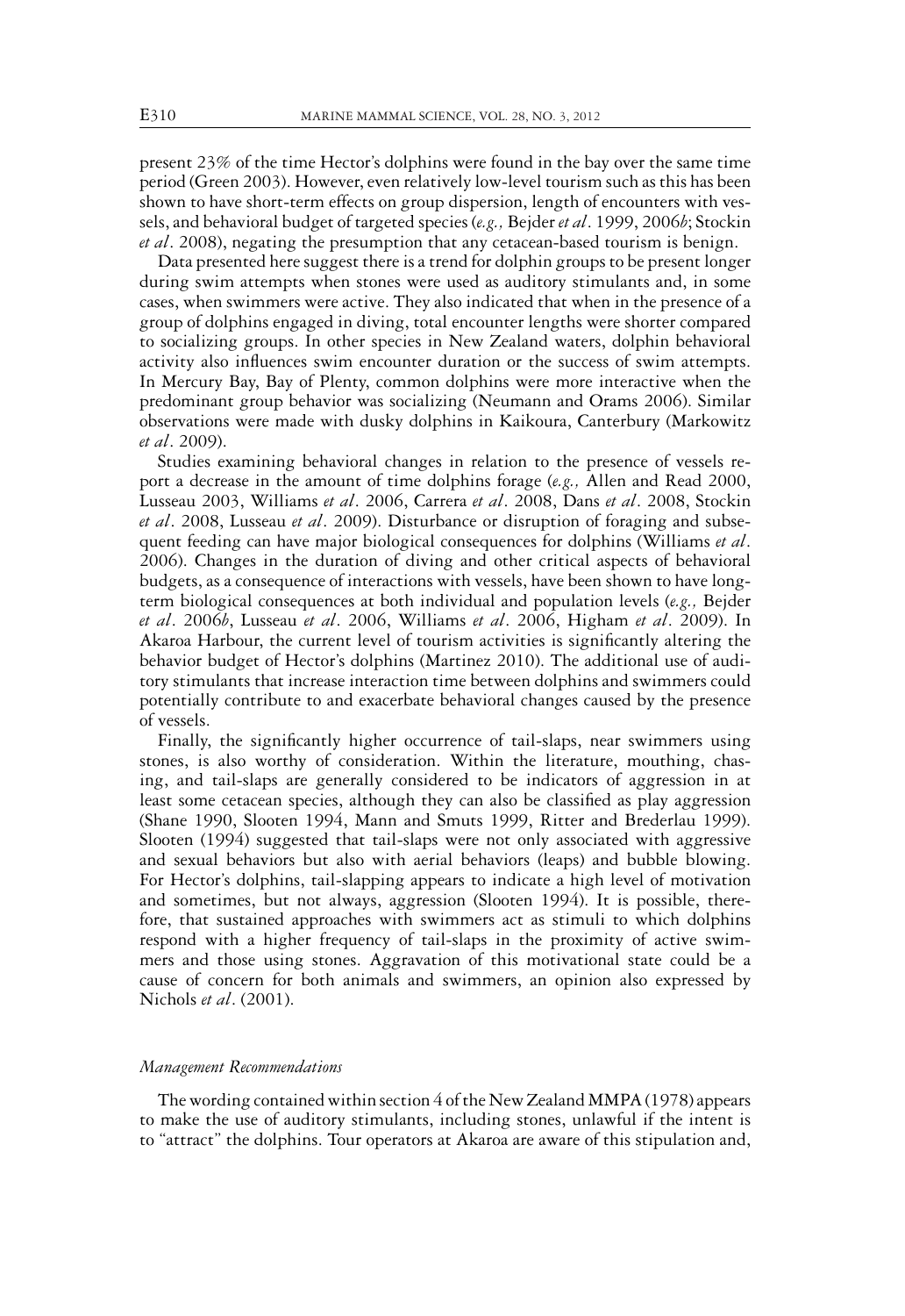possibly as a consequence, argue that stones are used only to "sustain" the attention of the dolphins. Observations made from swim-with-dolphin vessel platforms during the course of this study, however, indicate that operators do encourage swimmers to use the stones (and other techniques) prior to the first interaction between dolphins and swimmers or when dolphins left their vicinity. In this case, stones are clearly being used with the intent of "attracting" the dolphins. Furthermore, this study indicates such actions are successful in doing so.

In Akaroa Harbour, the current level of tourism activities is significantly altering the normal daily behavioral patterns of the dolphins (Martinez 2010). By using stones underwater to create sounds to either entice dolphins or sustain their interaction with swimmers, the amount of time dolphins interact with humans is increased and could, therefore, potentially contribute to the breach of the New Zealand MMPA, in particular section 18(i), by exacerbating this situation.

Any additional impact to Akaroa Hector's dolphins is of particular concern given this endemic and endangered species already faces significant anthropogenic pressures, especially from fisheries bycatch. This, in conjunction with a low migration rate (Bräger et al. 2002, Rayment et al. 2009) and high site fidelity (Bräger et al. 2002, Stone *et al*. 2005, Rayment *et al*. 2009), further add to their vulnerability. Currently, it is difficult to determine whether the use of stones as auditory stimulants has quantifiable long-term detrimental impacts on Hector's dolphins in Akaroa Harbour. However, this study demonstrates there are short-term behavioral responses that warrant concern.

#### **ACKNOWLEDGMENTS**

This project was funded by the Department of Conservation (DOC) and additionally supported by the Institute of Natural Sciences, Massey University. EM is also funded by a Massey University Doctoral Scholarship, the New Zealand Federation of Graduate Women, the Helping Hand Fund, the Whale and Dolphin Conservation Society, the New Zealand Forest and Bird Protection Society, and Project Aware. We acknowledge L. Allum and D. Cox (DOC) as well as the Black Cat Group (Akaroa) and its staff for their support, especially L. Ditmer, P. Journeaux, N. Dephoff. Particular thanks are extended to the skippers C. Jenkins, R. Chapman, L. Forrest, I. Bain and the guides C. White, H. Crosbie, P. Clarke, L. Coates, R. Irving, and A. Hopley for their co-operation. A special thank you is extended to P. Journeaux, A. Hopley, and the Renwick family for their hospitality while in the field. D. Brunton and V. Binedell advised on survey design and data analysis. Final thanks extend to D. Clement and three anonymous reviewers for constructive comments, which much improved earlier versions of this manuscript. This research was conducted under the New Zealand DOC research contract CHCCO-82573.

#### LITERATURE CITED

Allen, M. C., and A. J. Read. 2000. Habitat selection of foraging bottlenose dolphins in relation to boat density near Clearwater, Florida. Marine Mammal Science 16:815–824.

Altmann, J. 1974. Observational study of behavior: Sampling methods. Behaviour 49:227– 267.

- Baker, A. N. 1983. Whales and dolphins of New Zealand and Australia, an identification guide. Victoria University Press, Wellington, New Zealand.
- Barr, K., and E. Slooten. 1999. Effects of tourism on dusky dolphins at Kaikoura. Conservation Advisory Science Notes 229. Department of Conservation,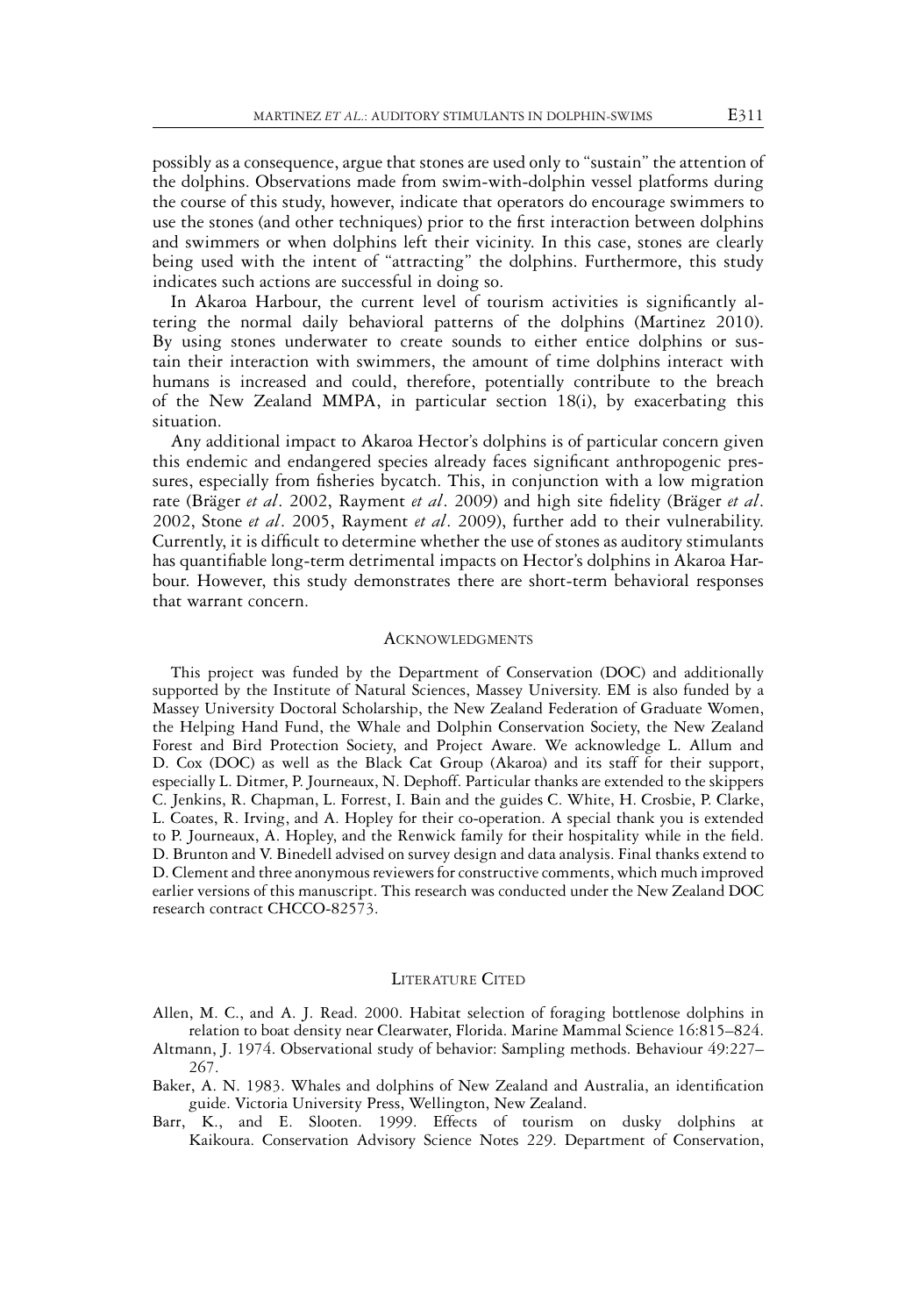Wellington, New Zealand. 30 pp. Available at http://www.doc.govt.nz/upload/ documents/ science-and-technical/casn229.pdf (accessed 16 January 2010).

- Bejder, L., S. M. Dawson and J. A. Harraway. 1999. Responses by Hector's dolphins to boats and swimmers in Porpoise Bay, New Zealand. Marine Mammal Science 15:738–750.
- Bejder, L., A. Samuels, H. Whitehead, *et al*. 2006*a*. Decline in the relative abundance of bottlenose dolphins exposed to long-term disturbance. Conservation Biology 20:1791– 1798.
- Bejder, L., A. Samuels, H. Whitehead and N. Gales. 2006*b*. Interpreting short-term behavioural responses to disturbance within a longitudinal perspective. Animal Behaviour 72:1149–1158.
- Brager, S., S. M. Dawson, E. Slooten, S. Smith, G. Stone and A. Yoshinaga. 2002. Site ¨ fidelity and along-shore range in Hector's dolphin, an endangered marine dolphin from New Zealand. Biological Conservation 108:281–287.
- Buckstaff, K. C. 2004. Effects of watercraft noise on the acoustic behavior of bottlenose dolphins, *Tursiops truncatus*, in Sarasota Bay, Florida. Marine Mammal Science 20:709– 725.
- Carrera, M. L., E. G. P., Favaro and A. Souto. 2008. The response of marine tucuxis (*Sotalia fluviatilis*) towards tourist boats involves avoidance behaviour and a reduction in foraging. Animal Welfare 17:117–123.
- Clement, D. 2005. Distribution of Hector's dolphin (*Cephalorhynchus hectori*) in relation to oceanographic features. Ph.D. thesis, University of Otago, Dunedin, New Zealand. 373 pp.
- Constantine, R. 2001. Increased avoidance of swimmers by wild bottlenose dolphins (*Tursiops truncatus*) due to long-term exposure to swim-with-dolphin tourism. Marine Mammal Science 17:689–702.
- Constantine, R., and C. S. Baker. 1997. Monitoring the commercial swim-withdolphin operations in the Bay of Islands. Science for Conservation 56, Department of Conservation, Wellington, New Zealand. 59 pp. Available at http://www.doc.govt.nz/upload/documents/science-and-technical/sfc056.pdf (accessed 11 January 2010).
- Constantine, R., D. H. Brunton and T. Dennis. 2004. Dolphin-watching tour boats change bottlenose dolphin (*Tursiops truncatus*) behaviour. Biological Conservation 117:299–307.
- Dans, S. L., E. A. Crespo, S. N. Pedraza, M. Degrati and G. V. Garaffo. 2008. Dusky dolphin and tourist interaction: Effect on diurnal feeding behavior. Marine Ecology Progress Series 369:287–296.
- Dawson, S. M. 1991. Incidental catch of Hector's dolphins in inshore gillnets. Marine Mammal Science 7:283–295.
- Dawson, S. M., and E. Slooten. 1988. Hector's dolphin *Cephalorhynchus hectori*: Distribution and abundance. Report of the International Whaling Commission (Special Issue 9):315– 324.
- Dawson, S., S. DuFresne, E. Slooten and P. Wade. 2000. Line-transect survey of Hector's Dolphin abundance between Motunau and Timaru. Department of Conservation, Wellington, New Zealand. 18 pp. Available at http://www.doc.govt.nz/ upload/documents/science-and-technical/CSL3072.pdf (accessed 23 January 2010).
- Erbe, C. 2002. Underwater noise of whale-watching boats and potential effects on killer whales (*Orcinus orca*), based on an acoustic impact model. Marine Mammal Science 18:394–418.
- Green, E. 2003. Population biology and impacts of tourism on Hector's dolphins (*Cephalorhynchus hectori*) in Porpoise Bay, New Zealand. M.Sc. thesis, University of Otago, Dunedin, New Zealand. 133 pp.
- Higham, J. E. S., L. Bejder and D. Lusseau. 2009. An integrated and adaptive management model to address the long-term sustainability of tourist interactions with cetaceans. Environmental Conservation 35:294–302.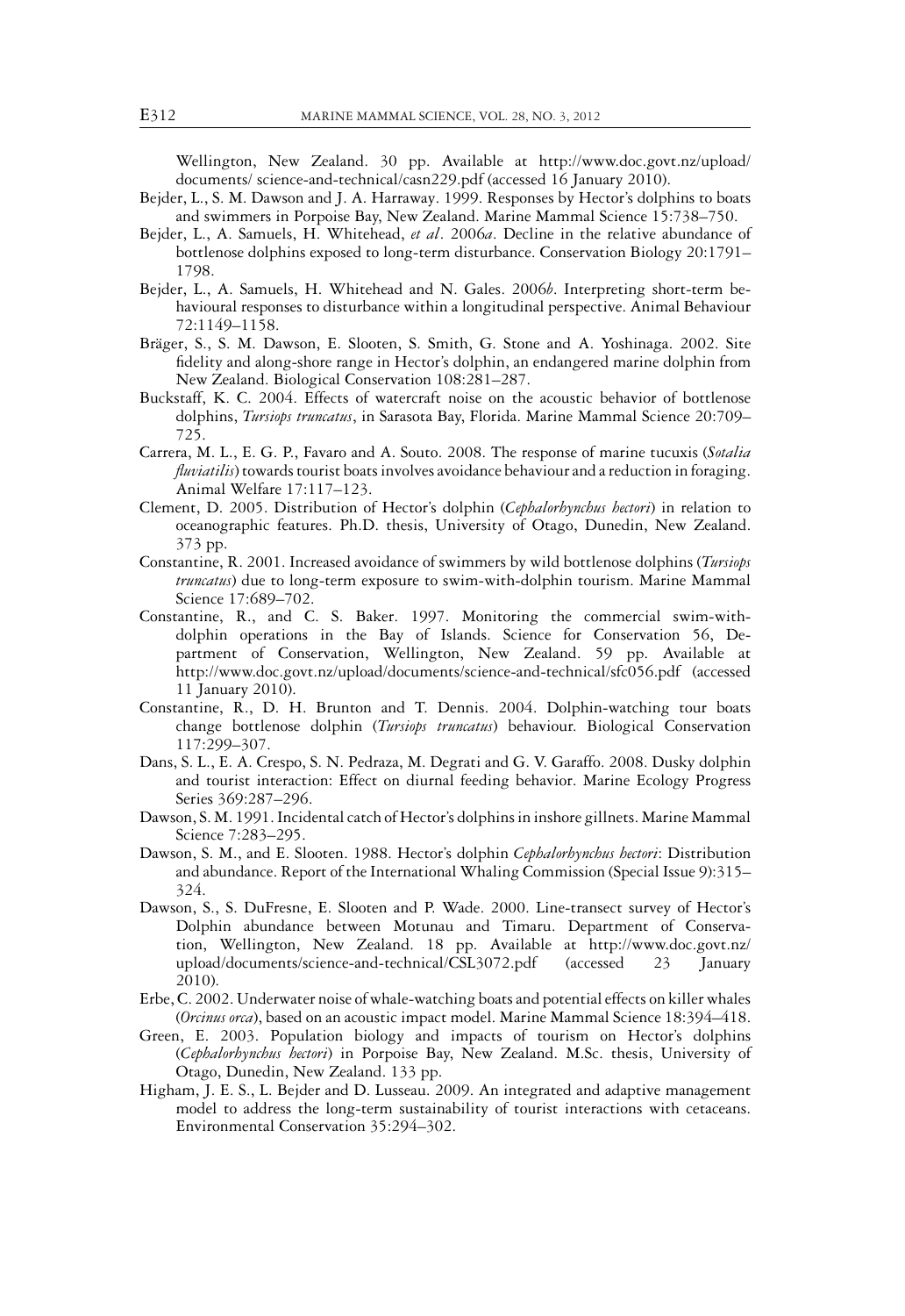- Janik, V. M., and P. M. Thompson. 1996. Changes in the surfacing patterns of bottlenose dolphins in response to boat traffic. Marine Mammal Science 12:597–602.
- Lundquist, D. J., and T. M. Markowitz. 2009. Effects of tourism on behaviour and movement patterns of dusky dolphin groups monitored from shore stations. Pages 9–38 in T. M. Markowitz, S. DuFresne and B. Würsig, eds. Tourism effects on dusky dolphins at Kaikoura, New Zealand. Final Report submitted to the New Zealand Department of Conservation. Department of Conservation, New Zealand. Available at http://www.doc.govt.nz/upload/documents/getting-involved/consultations/currentconsultations/nelson-marlborough/Kaikoura%20dusky%20dolphin/kaikoura-duskydolphin-report.pdf (accessed 16 January 2010).
- Lusseau, D. 2003. Effects of tour boats on the behavior of bottlenose dolphins: Using Markov chains to model anthropogenic impacts. Conservation Biology 17:1785–1793.
- Lusseau, D., E. Slooten and R. J. Currey. 2006. Unsustainable dolphin watching activities in Fiordland, New Zealand. Tourism in Marine Environments 3:173–178.
- Lusseau, D., D. E. Bain, R. Williams and J. C. Smith. 2009. Vessel traffic disrupts the foraging behavior of southern resident killer whales *Orcinus orca*. Endangered Species Research 6:211–221.
- Mann, J. 1999. Behavioral sampling methods for cetaceans: A review and critique. Marine Mammal Science 15:102–122.
- Mann, J. 2000. Unraveling the dynamics of social life: Long-term studies and observational methods. Pages 45–64 *in* J. Mann, R. C. Connor, P. L. Tyack and H. Whitehead, eds. Cetacean societies: Field studies of dolphins and whales. The University of Chicago Press, Chicago, IL.
- Mann, J., and B. Smuts. 1999. Behavioural development in wild bottlenose dolphin newborns (*Tursiops* sp.). Behaviour 136:529–566.
- Markowitz, W. J., T. M. Markowitz and D. J. Lundquist 2009. Dolphin-tour interactions off Kaikoura: Observations from tour vessels. Pages 9–56 *in* T. M. Markowitz, S. DuFresne and B. Würsig, eds. Tourism effects on dusky dolphins at Kaikoura, New Zealand. Final Report submitted to the New Zealand Department of Conservation. Department of Conservation, New Zealand. Available at http://www.doc.govt.nz/upload/documents/getting-involved/consultations/currentconsultations/nelson-marlborough/Kaikoura%20dusky%20dolphin/kaikoura-duskydolphin-report.pdf.
- Martien, K. K., B. L. Taylor, E. Slooten and S. M. Dawson 1999. A sensitivity analysis to guide research and management for Hector's dolphin. Biological Conservation 90:183–191.
- Martin, P., and P. Bateson. 1993. Measuring behaviour. An introductory guide. 2nd edition. Cambridge University Press, Cambridge, U.K.
- Martinez, E. 2010. Responses of South Island Hector's dolphins (*Cephalorhynchus hectori hectori*) to vessel activity in Akaroa Harbour, Banks Peninsula, New Zealand. Ph.D. thesis, Massey University, Albany, Auckland, New Zealand. 410 pp.
- Martinez, E., and M. B. Orams. In press. *Kia angi puku to hoe i te te wai.* Ocean noise and tourism. Tourism in Marine Environments.
- Miller, R. G. 1981. Simultaneous statistical inference. 2nd edition. Springer-Verlag, New York, NY.
- Miller, L. J., M. Solangi and S. A. Kuczaj II. 2008. Immediate response of Atlantic bottlenose dolphins to high speed personal watercraft in the Mississippi Sound. Journal of the Marine Biological Association of the United Kingdom 88:1139–1143.
- Nichols, C., G. Stone, A. Hutt, J. Brown and A. Yoshinaga. 2001. Observations of interactions between Hector's dolphins (*Cephalorhynchus hectori*), boats and people at Akaroa Harbour, New Zealand. Science for Conservation 178, Department of Conservation, Wellington, New Zealand. 49 pp. Available at http://www.doc.govt.nz/upload/documents/scienceand-technical/Sfc178.pdf (accessed 22 January 2010).
- Neumann, D. R., and M. B. Orams. 2006. Impacts of ecotourism on short-beaked common dolphins (*Delphinus delphis*) in Mercury Bay, New Zealand. Aquatic Mammals 32:1–9.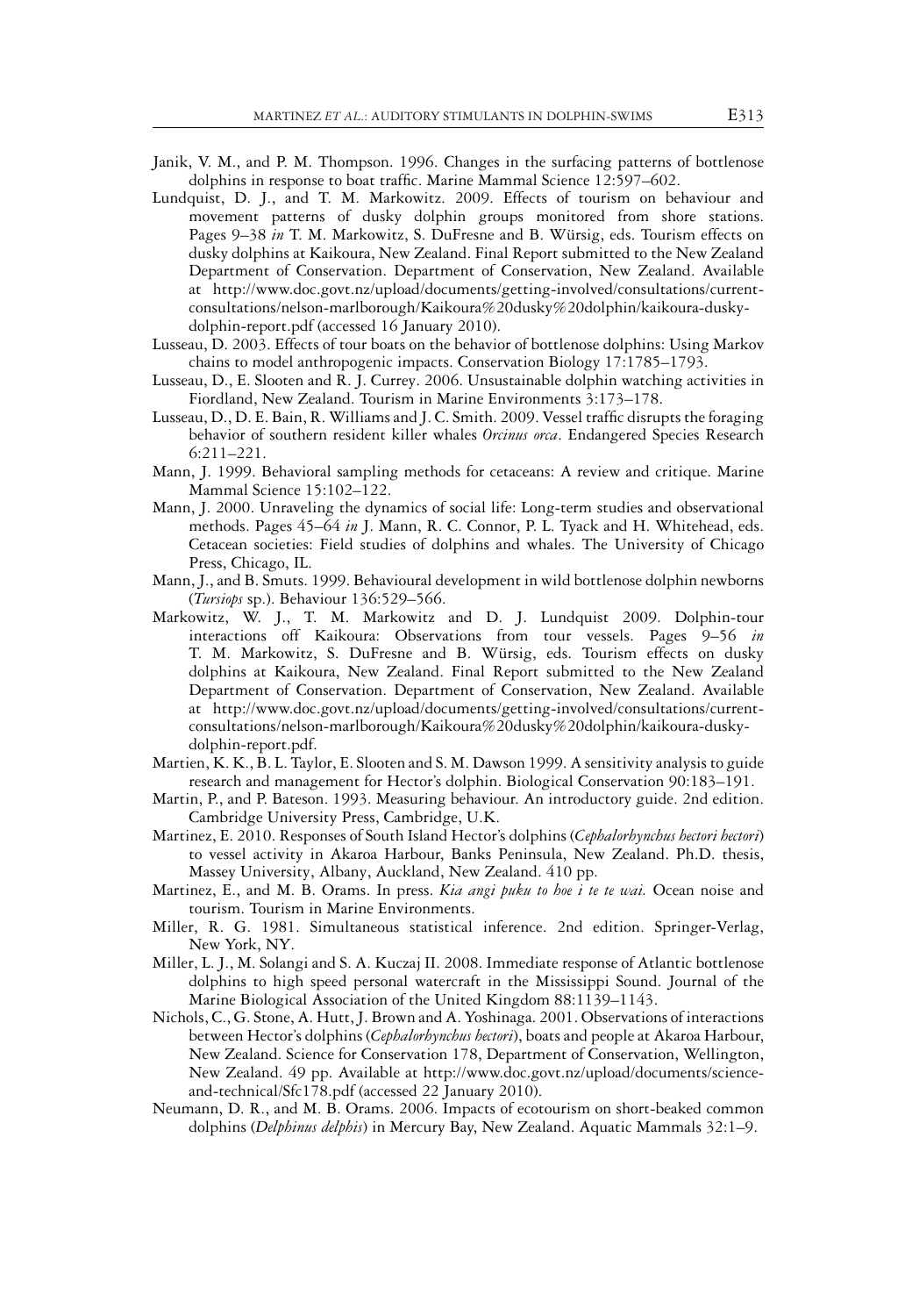- Nowacek, S. M., R. S. Wells and A. R. Solow. 2001. Short-term effects of boat traffic on bottlenose dolphins, *Tursiops truncatus*, in Sarasota Bay, Florida. Marine Mammal Science 17:
- Nowacek, S. M., L. H. Thorne, D. W. Johnston and P. L. Tyack. 2007. Responses of cetaceans to anthropogenic noise. Mammal Review 37:81–115.
- O'Connor, S., R. Campbell, H. Cortez and T. Knowles. 2009. Whale watching worldwide: Tourism numbers, expenditures and expanding economic benefits. A special report from the International Fund for Animal Welfare, Yarmouth, MA (Prepared by Economists at Large). 295 pp. Available at http://www.ifaw.org/Publications/Program\_Publications/Whales/asset\_upload\_file841\_ 55365.pdf (accessed 10 January 2010).
- Rayment, W., S. Dawson, E. Slooten, S. Bräger, S. DuFresne and T. Webster. 2009. Kernel density estimates of alongshore home range of Hector's dolphins at Banks Peninsula, New Zealand. Marine Mammal Science 25:537–556.
- Rayment, W., S. Dawson and E. Slooten. 2010. Seasonal changes in distribution of Hector's dolphin at Banks Peninsula, New Zealand: Implications for protected area design. Aquatic Conservation: Marine and Freshwater Ecosystems 20:106–116.
- Reeves, R. R., S. M. Dawson, T. A. Jefferson, *et al*. 2008. *Cephalorhynchus hectori.* IUCN Red List of Threatened Species. Version 2010.4. Available at http://www.iucnredlist.org (accessed 13 December 2010).
- Ribeiro, S., F. A. Viddi and T. R. O. Freitas. 2005. Behavioural responses by Chilean dolphins (*Cephalorhynchus eutropia*) to boats in Yaldad bay, Southern Chile. Aquatic Mammals 31:234–242.
- Richardson, W. J., C. R. Greene, C. I. Malme and D. H. Thomson. 1995. Marine mammals and noise. Academic Press, San Diego, CA.
- Richter, C., S. Dawson and E. Slooten. 2006. Impacts of commercial whale watching on male sperm whales at Kaikoura, New Zealand. Marine Mammal Science 22: 46–63.
- Ritter, F., and B. Brederlau. 1999. Behavioural observations of dense beaked whales (*Mesoplodon densirostris*) off La Gomera, Canary Islands (1995–1997). Aquatic Mammals 25: 55–61.
- Samuels, A., L. Bejder, R. Constantine and S. Heinrich. 2003. A review of swimming with wild cetaceans with a specific focus on the Southern Hemisphere. Pages 277–303 *in* N. Gales, M. Hindell and R. Kirkwood, eds. Marine mammals: Fisheries, tourism and management issues. CSIRO Publishing, Collingwood, Victoria, Australia.
- Shane, S. H. 1990. Comparison of bottlenose dolphin behavior in Texas and Florida, with a critique of methods for studying dolphin behavior. Pages 541–558 *in* S. Leatherwood and R. R. Reeves, eds. The bottlenose dolphin. Academic Press, Inc., San Diego,CA.
- Slooten, E. 1994. Behavior of Hector's dolphin: Classifying behavior by sequence analysis. Journal of Mammalogy 75:956–964.
- Slooten, E. 2007. Conservation management in the face of uncertainty: Effectiveness of four options for managing Hector's dolphin bycatch. Endangered Species Research 3:169– 179.
- Slooten, E., S. M. Dawson and F. Lad. 1992. Survival rates of photographically identified Hector's dolphins from 1984 to 1988. Marine Mammal Science 8:327–343.
- Stockin, K. A., D. Lusseau, V. Binedell, N. Wiseman and M. B. Orams. 2008. Tourism affects the behavioural budget of the common dolphin (*Delphinus* sp.) in the Hauraki Gulf, New Zealand. Marine Ecology Progress Series 355:287–295.
- Stone, G., A. Hutt and P. Duignan, *et al*. 2005. Hector's dolphin (*Cephalorhynchus hectori hectori*) satellite tagging, health and genetic assessment. Unpublished report. Department of Conservation, Wellington, New Zealand. 77 pp. Available at http://www.doc.govt.nz/upload/documents/conservation/marine-and-coastal/marineprotected-areas/MCU13.pdf (accessed 11 January 2010).